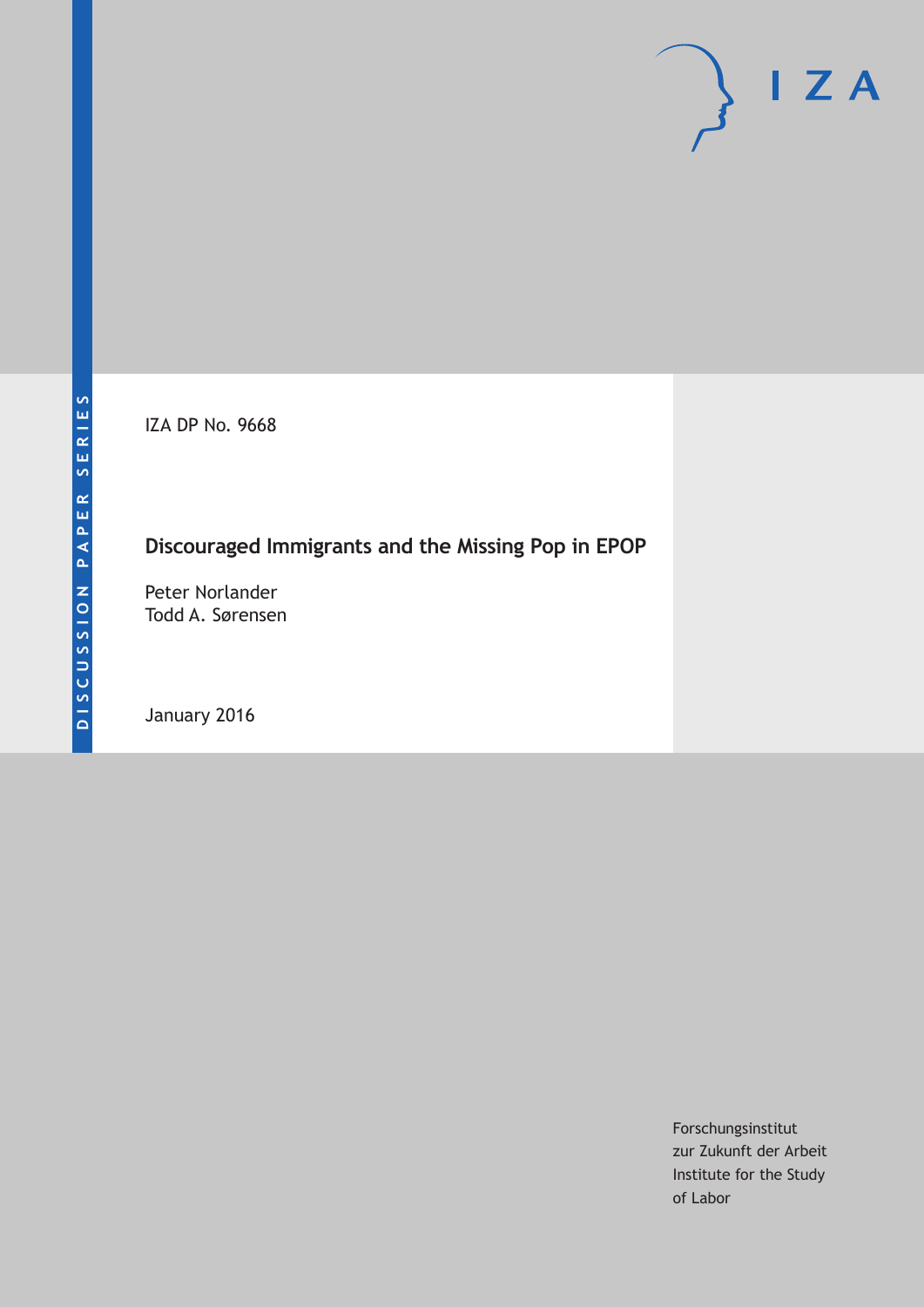# **Discouraged Immigrants and the Missing Pop in EPOP**

### **Peter Norlander**

*Loyola University Chicago* 

## **Todd A. Sørensen**

*University of Nevada, Reno and IZA* 

Discussion Paper No. 9668 January 2016

IZA

P.O. Box 7240 53072 Bonn **Germany** 

Phone: +49-228-3894-0 Fax: +49-228-3894-180 E-mail: iza@iza.org

Any opinions expressed here are those of the author(s) and not those of IZA. Research published in this series may include views on policy, but the institute itself takes no institutional policy positions. The IZA research network is committed to the IZA Guiding Principles of Research Integrity.

The Institute for the Study of Labor (IZA) in Bonn is a local and virtual international research center and a place of communication between science, politics and business. IZA is an independent nonprofit organization supported by Deutsche Post Foundation. The center is associated with the University of Bonn and offers a stimulating research environment through its international network, workshops and conferences, data service, project support, research visits and doctoral program. IZA engages in (i) original and internationally competitive research in all fields of labor economics, (ii) development of policy concepts, and (iii) dissemination of research results and concepts to the interested public.

IZA Discussion Papers often represent preliminary work and are circulated to encourage discussion. Citation of such a paper should account for its provisional character. A revised version may be available directly from the author.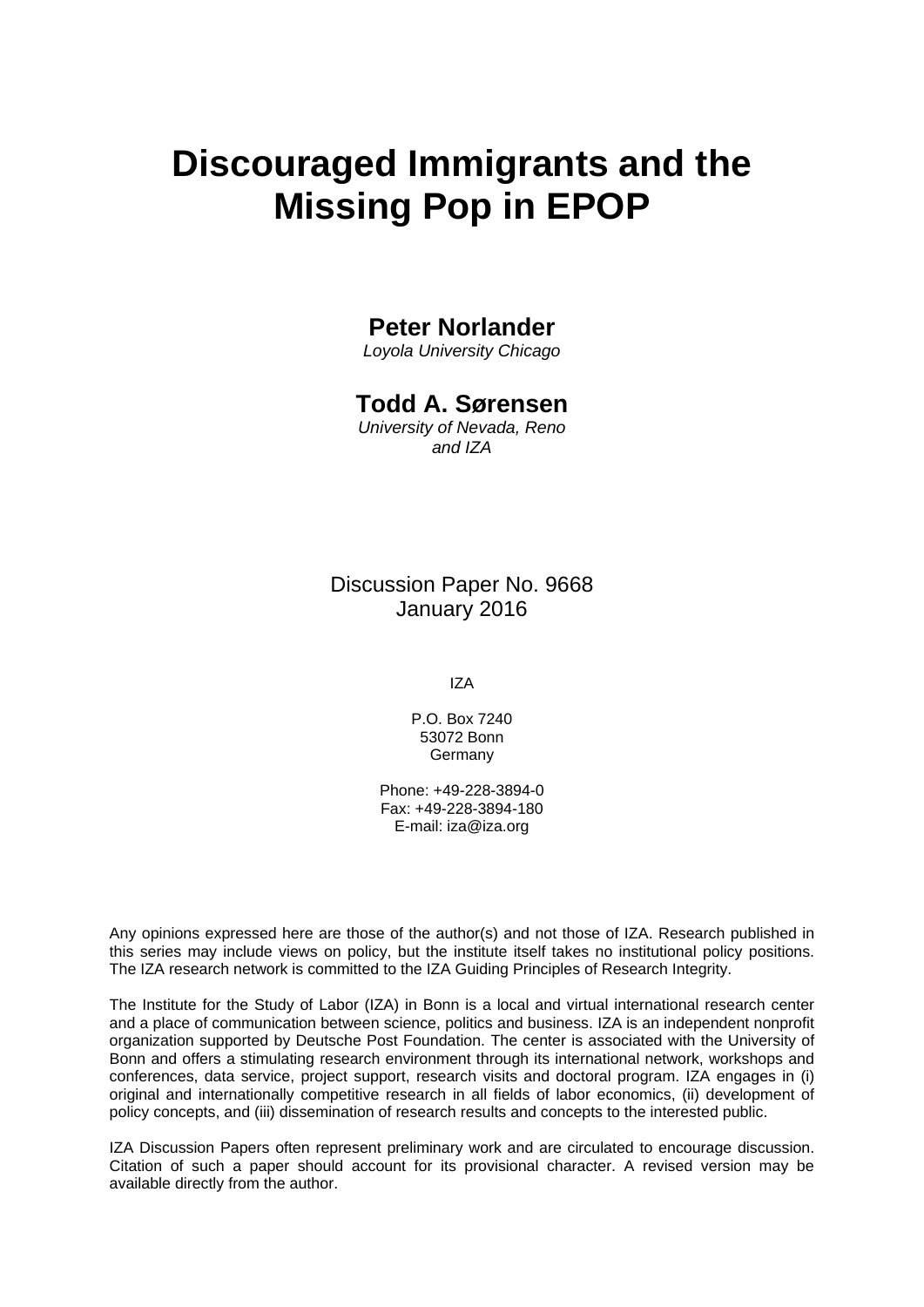IZA Discussion Paper No. 9668 January 2016

# **ABSTRACT**

# **Discouraged Immigrants and the Missing Pop in EPOP\***

We address the impact of declining migration on the measurement of labor market health. We first document an historically significant decline in the growth rate of the U.S. foreign born population since 2000. A decomposition shows that nearly two-thirds of the decline can be attributed to declining pull factors in the U.S. Had this decline not occurred, there would have been approximately 7.2 million more immigrants present in the U.S. in 2013. Making a conservative assumption about the hypothetical likelihood of employment for these "Discouraged Immigrants," a recalculation of the Employment to Population Ratio reveals a 13% larger decline since 2000 than is shown when conventionally measured.

JEL Classification: J21, J61

Keywords: employment data, population, international migration

Corresponding author:

 $\overline{a}$ 

Todd Sørensen Department of Economics University of Nevada, Reno Ansari Business Building 318 1664 N. Virginia Street Reno, NV 89557 USA E-mail: tsorensen@unr.edu

<sup>\*</sup> We are grateful for feedback received at a seminar at the University of Nevada Reno, the labor lunch at the University of California, Santa Barbara and the Southern Economics Association. We also acknowledge valuable feedback and insight from Briggs Depew, Sankar Mukhopadhyay, and Jeanne Wendel.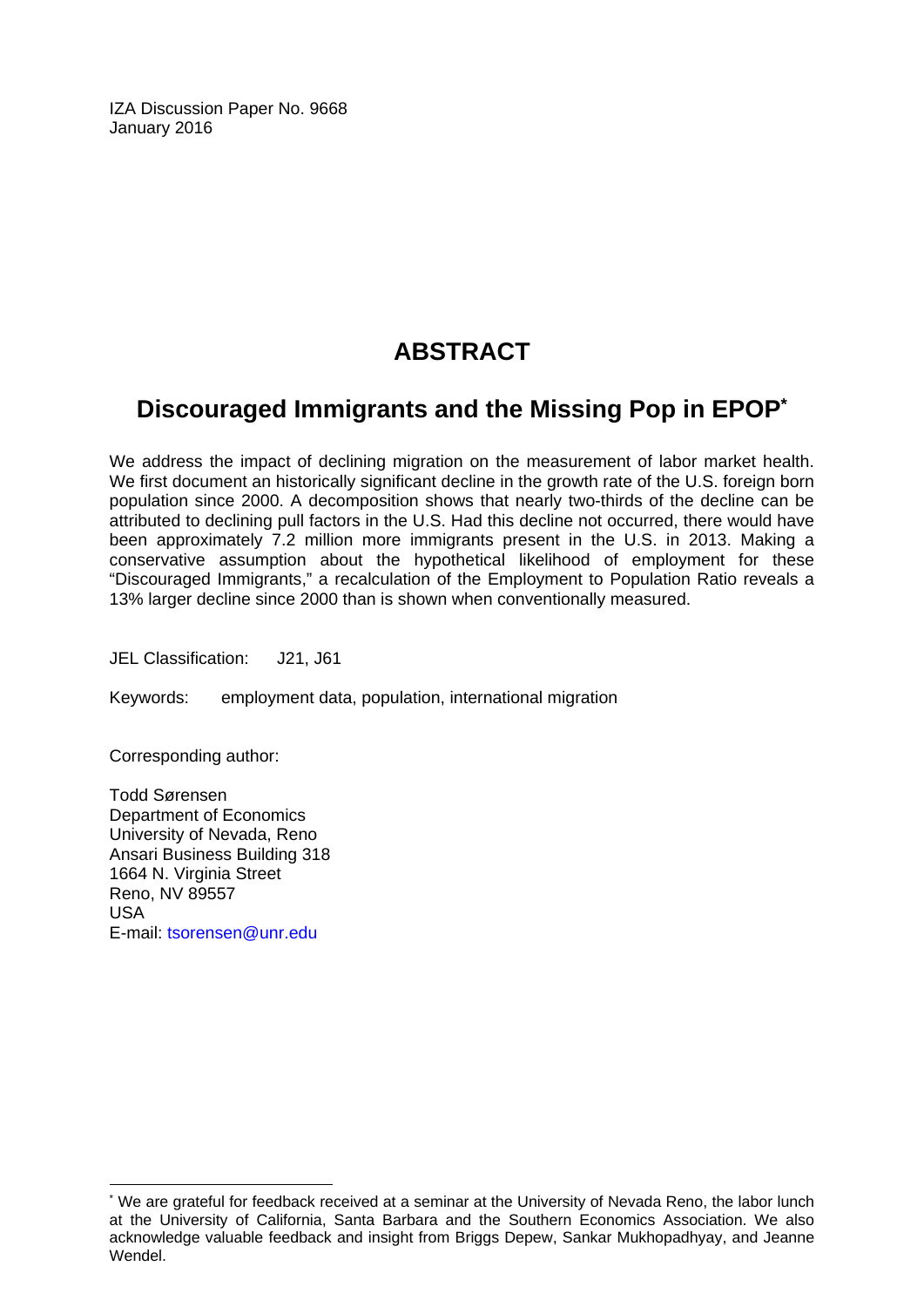#### 1 Intro

Labor market indicators may mask underlying trends in labor markets. Hotchkiss (2014) argues that the Employment to Population Ratio (EPOP) should be adjusted for demographic changes in labor supply. Autor and Duggan (2003) document increased exits from the labor force through take up of disability insurance, and Autor et al. (2013) link this phenomenon to heavier import competition. When workers disappear from the labor force, they become "invisible," as Autor has called them, are not counted in conventional measures of labor market health, and may indicate a declining U.S. labor market.<sup>1</sup>

In this paper, we document an historic decline in immigration to the U.S., its creation of similarly "invisible" immigrants, and consequences for measurement of EPOP. A working paper by Depew, Norlander and Sørensen (2013) first explores this issue when discussing a finding of cyclical return migration. Here, using a novel approach, we decompose a recent slowdown in the growth rate of the foreign born population into U.S. specific (pull) and origin specific (push) factors. Changing pull factors account for between 60%-65% of the decline. We refer to the approximately 7.2 million immigrants who have not arrived in the U.S. on account of declining pull factors as *Discouraged Immigrants*, and show how the conventional measure of EPOP may have missed around 13% of the decline in the labor market since 2000.

#### 2 Analysis

We first examine the decline in the growth rate of the foreign born population residing in the U.S. The left panel of Figure 1 displays annualized growth rates of the stock of the adult foreign born population from 1900 to 2013, while the right panel displays changes in this growth rate.<sup>2</sup> In the period 2000-2013, the growth rate was 2.5%, representing a 2.1 percentage point decline from the 1990- 2000 growth rate. The historic significance of this decline becomes clearer when we consider the context of previous changes in the growth rate. Relatively liberal immigration policy bookends a more restrictive period between two substantial regime changes: the passage of the restrictive Immigration Act of 1924 and the liberalizing Immigration and Nationality Act of 1965 (Borjas, 2001, 40). The regime breaks are marked by vertical lines, and the first decades to be partially and fully affected by the break are marked with red dots. In the right panel, the red horizontal line shows that the average regime break period (one of which encompassed most of the Great Depression) experienced a 1.8 percentage point change in the absolute value of the growth rate. The blue horizontal line shows that, in contrast, other pre-2000 periods experienced on average less than a 0.6 percentage point change in the absolute value of the growth rate. Thus, the 2.1 percentage point decline in the growth rate since the 1990s is much more similar to a regime break period than it

<sup>&</sup>lt;sup>1</sup>See http://www.thisamericanlife.org/radio-archives/episode/490/transcript

<sup>&</sup>lt;sup>2</sup>These figures are obtained using Ruggles et al.  $(2010)$ . Details are available in the data appendix.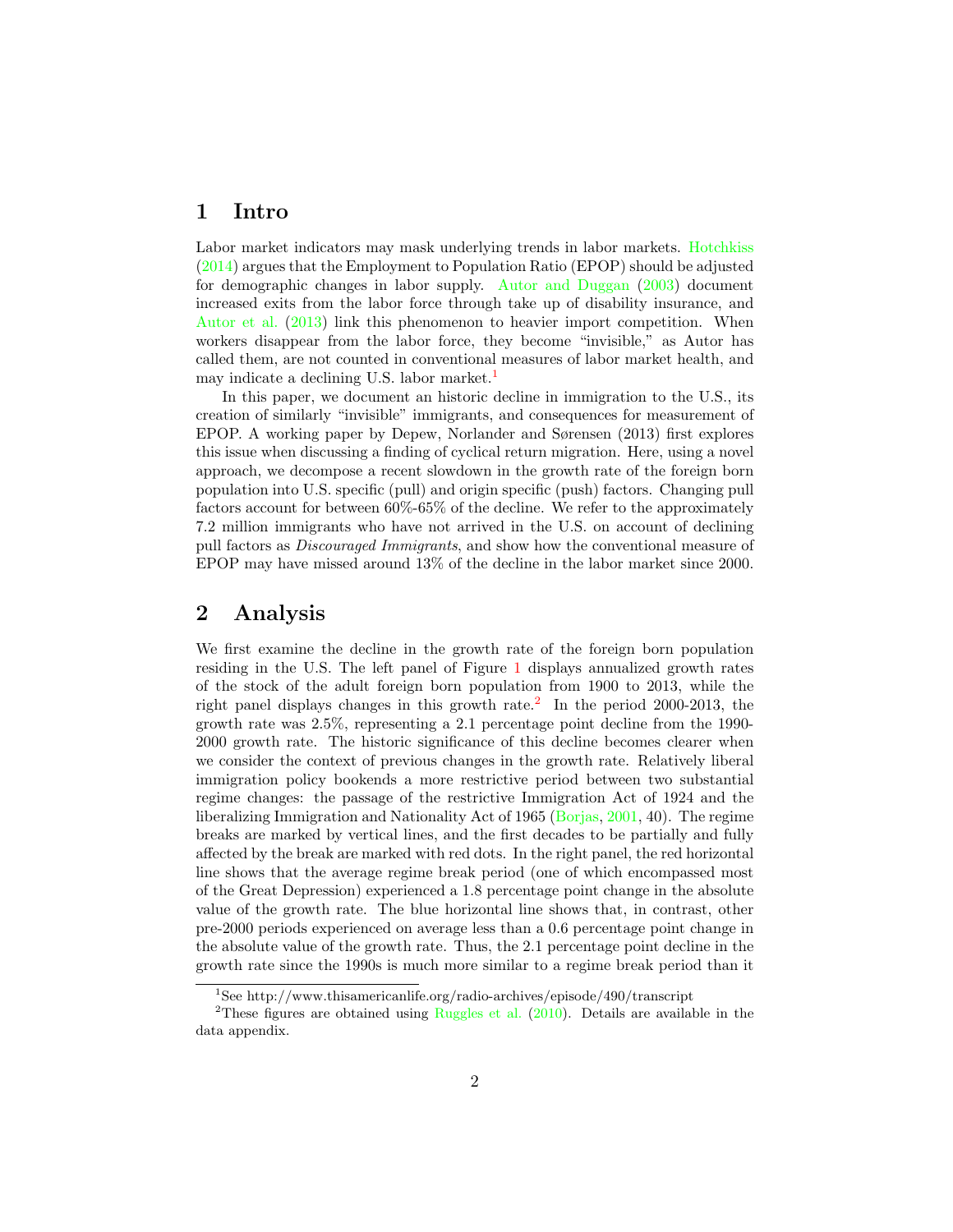is to a standard period.<sup>3</sup> It also represents the greatest decline for all periods we study.

This decline could have been caused by changes in push or pull factors. On the pull side, Villarreal (2014) shows that depressed U.S. labor demand has lowered post Great Recession migration from Mexico. Immigration policies in the U.S. may also have contributed to the decline. On the push side, Hanson and McIntosh (2010) show that lagged declines in Mexican fertility partially account for recent declines in Mexican immigration to the U.S. Here, we present a strategy to decompose the 2.1 percentage point decline into portions attributable to changing push and pull factors. Using 2000 census data, we study migration flows to the U.S. from around the world by grouping immigrants into 43 places of birth (that accounted for around 90% of immigrants) and one additional "other" origin. For each origin *j*, we regress the log count of immigrants,  $m_j$ , in 1970, 1980, 1990, 2000 and 2013 on the log count of immigrants from the remaining 43 countries of birth  $(M_{-i})$ .<sup>4</sup> The predicted value of  $m_j$  is driven by factors in all countries other than  $j$ , and thus is purged of push factors specific to *j*. Predicting the log count in each regression and exponentiating the sum creates  $\tilde{M}$ . Changes in  $\tilde{M}$  from one period to the next can then be interpreted as the pull-driven growth rate.

While this approach should purge country-specific push factors, region-specific push factors may still be present in our estimates. In other words, predicting Mexican migration with Salvadoran migration may be problematic, as Mexico and El Salvador may be experiencing similar push-driven factors. To address this concern, we repeat the above regressions, this time putting more weight on the migration stock from more distant countries. We construct  $M_{-j}^d = \sum_{i \neq j} m_i \times d_{ij}$ , where  $m_i$  is the log count of immigrants from country *i* and  $d_{ij}$  is the distance between countries *i* and *j*. Thus, when predicting Mexican migration, we now put more weight upon Chinese migration than Salvadoran migration.

We summarize the results of this analysis in Table 1. The second column of the table displays the raw annualized growth rate, which has declined from 4.58% in the 1990s to 2.50% since 2000. In the third-column, the pull-driven estimates without distance weights show a decline from  $5.60\%$  to  $4.24\%$ , while the distance weights approach yields an estimated decline from  $5.48\%$  to  $4.24\%$ .<sup>5</sup> These three respective

<sup>3</sup>A Mann-Whitney test, treating all estimates as population parameters, fails to reject the null when comparing the 2000-2013 growth rate to the four regime break observations with a p-value of .4795, and narrowly fails to reject when comparing to the seven nonregime break observations, with a p-value of .1266.

<sup>&</sup>lt;sup>4</sup>We begin our analysis in 1970, as it is the first census year after the liberalizing Immigration and Nationality Act of 1965. Because the Great Recession only ended in June of 2009, using data from 2010, rather than 2013, would have produced more dramatic results. Further, we repeat our analysis using only 1970-2000 and show the robustness of this exclusion in the appendix.

<sup>&</sup>lt;sup>5</sup>Note that our estimates showing lower observed growth rates than estimated pulldriven growth rates imply that the push-driven growth rate is negative: without positive growth in labor demand for immigrants in the U.S., declining push factors in sending countries would actually yield a contraction in the stock of the foreign born in the U.S.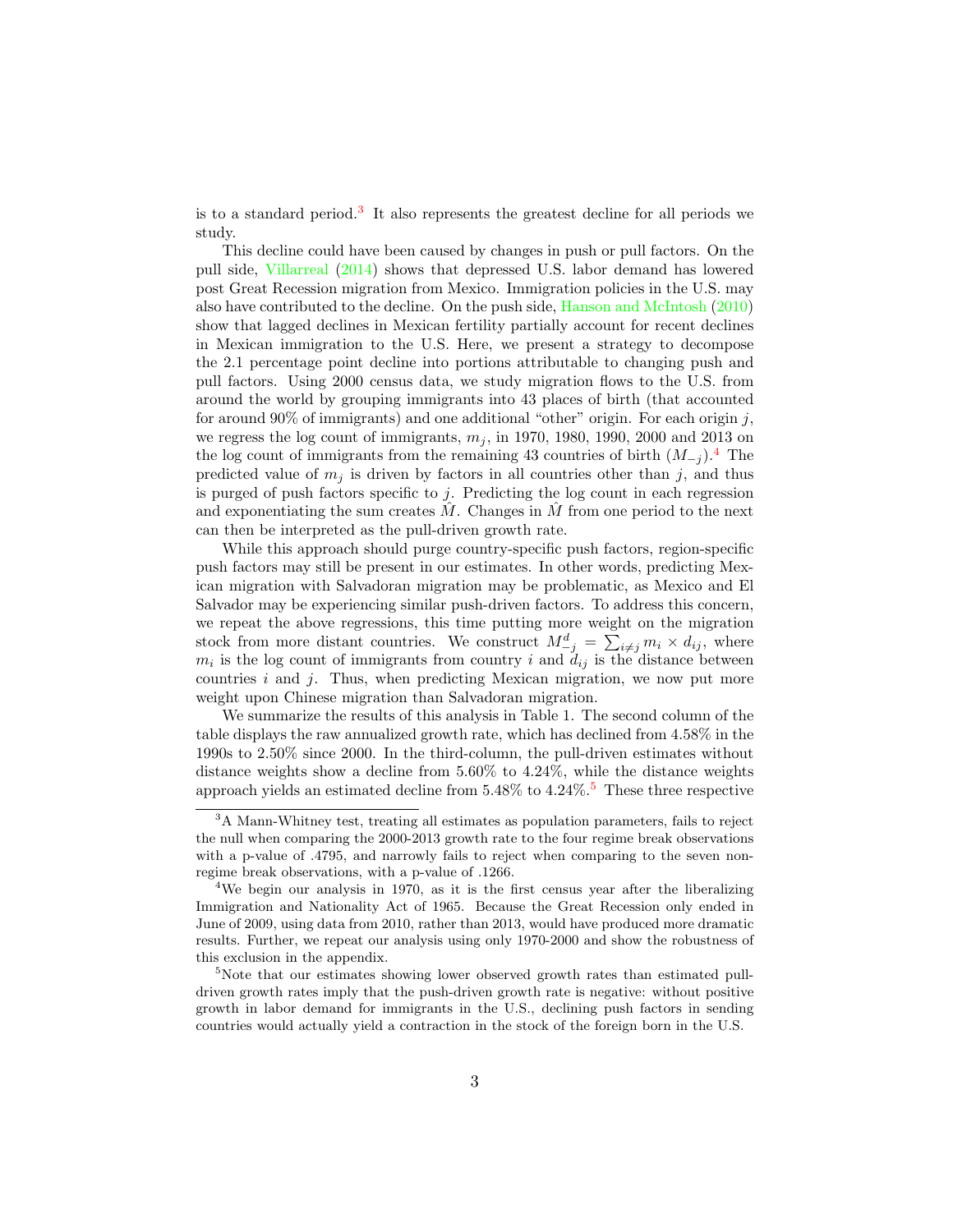declines of 2.08, 1.36 and 1.24 percentage points suggest that it is important to account for country-specific push factors, but that accounting for additional regionspecific push factors does not substantially change our estimated growth rates. Thus, we conclude that 60%-65% of the drop in the growth rate is attributable to declining pull factors.<sup>6</sup>

We proceed to analyze the decline in migration since 2000 with four different growth rates.<sup>7</sup> First, we consider the observed 1990s growth rate of 4.58%. Second, we consider the actual growth rate of 2.5%. Finally, we create two additional growth rates that reflect declines in pull-driven migration. A rate of 3.86% reflects a counterfactual growth rate for the post 2000 period, in which the 1.36 percentage point pull-driven decline did not occur and is added to the baseline 2.5% growth. Repeating this calculation for the distance weight approach, we obtain another counterfactual of 3.74%. Figure 2 displays the immigrant stock under the four growth rates described above: a continuation of the 1990s trend growth rate would have yielded 54.10 million immigrants by 2013, while the actual growth rate yields only 41.31 million. Thus, the observed migration stock is 12.79 million below the 1990s trend. The non-distance and distance pull-driven approaches yield 49.32 and 48.54 million immigrants, respectively. Thus, pull-driven declines yield a more modest decrease of between 8.01 and 7.23 million immigrants.

We now proceed to analyze the impact of these *Discouraged Immigrants* on the measurement of the EPOP. During weak labor markets, EPOP is preferred to the Unemployment Rate (UR) as a measure of labor market health. This is because attrition of discouraged (i.e. missing) workers from the labor force tends to cause artificial decreases in UR. For example, UR has rebounded 80% since the depths of the Great Recession, while EPOP has only recovered 17% of its decline.<sup>8</sup> Our thesis is that *Discouraged Immigrants* will generate the same problem for EPOP as discouraged workers do for UR. Here, we consider the large 6.1 percentage point drop in EPOP between March of 2000 and 2013. What would EPOP have been if these *Discouraged Immigrants* actually did arrive in the U.S.? Clearly, this would add to the denominator of EPOP. If some of these individuals would have found work in the U.S., the numerator must be adjusted as well. We define  $\alpha$  as the proportion of *Discouraged Immigrants* who would have been employed had they migrated to the U.S. A value of  $\alpha = 0$  places none of the *Discouraged Immigrants* in the numerator of EPOP, while  $\alpha = .585$ , the 2013 EPOP, preserves the ratio of the numerator and denominator, yielding no effect. Given that *Discouraged* 

 $6$ Note that the raw growth rate has declined since the 1990s, and remains lower than its value in the 1970s and 1980s while the pull-driven growth rates have declined since the 1990s, they remain greater than the pull-driven growth rates of the 1970s and 1980s.

 $7$ In the appendix, we describe how we cross-walk between the official BLS EPOP data, which we use for baseline population estimates in Figures 2 and 3 and the ACS, which we use to study the immigrant population.

<sup>&</sup>lt;sup>8</sup>The UR increased by 5.5 percentage points from  $4.4\%$  in March of 2007 to a March peak of 9.9% in 2010, and by March of 2015 has declined by 4.4 percentage points. EPOP declined by 4.8 percentage points from 63.3 to 58.5 between March of 2007 and 2010, but has only increased .8 percentage points to March 2015 (bls.gov).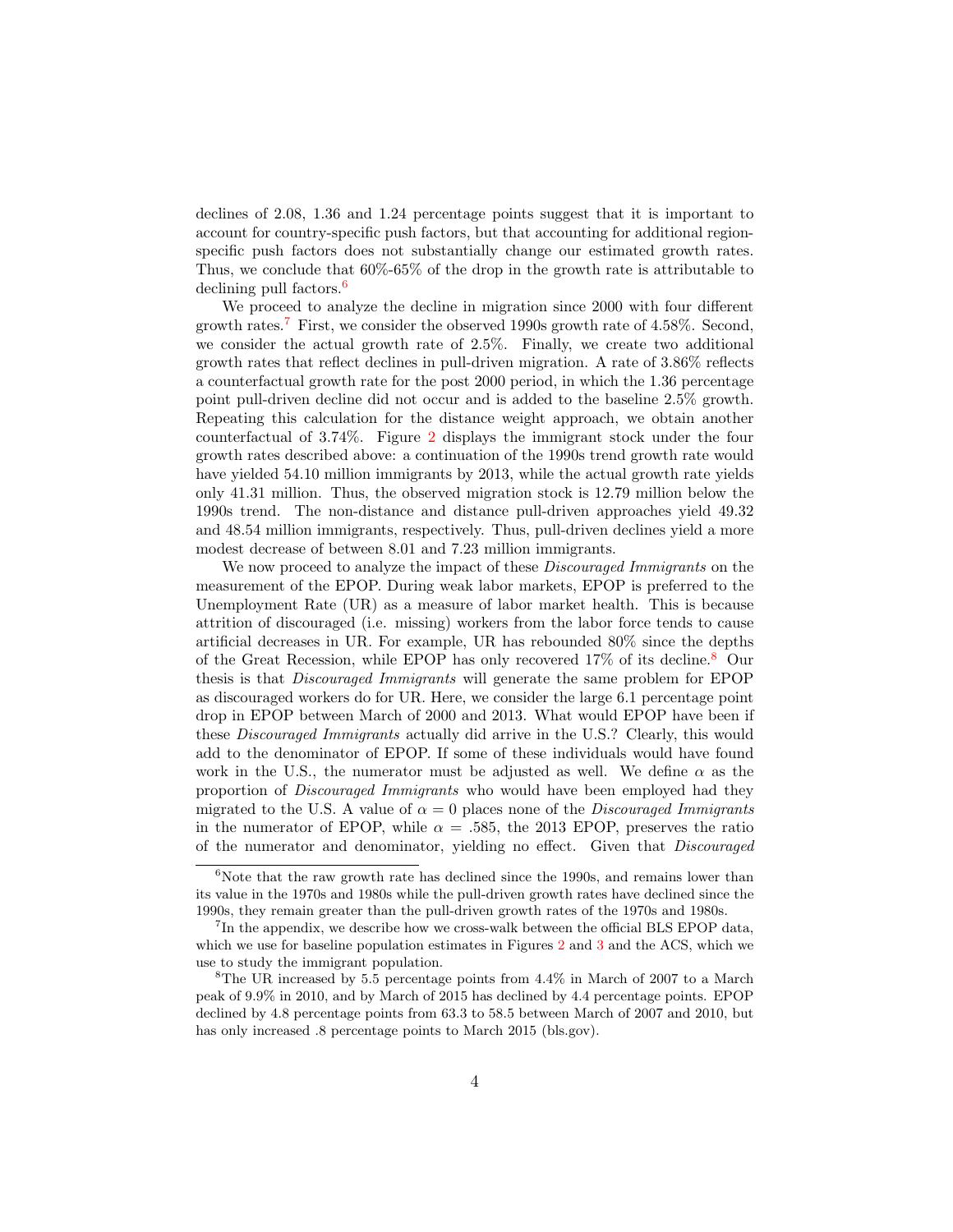*Immigrants* chose not to migrate to the U.S. on account of declining pull factors, we believe that it is reasonable to assume these workers would have been less likely to have been employed than the average worker. We choose to use the midpoint between 0 and .585 ( $\alpha = .2925$ ) in our main analysis. We extend this analysis to different values of  $\alpha$  in the appendix.

Figure 3 illustrates that, under each of the three counterfactual growth rates, the standard measure of EPOP has underestimated the weakness of labor markets since 2000. The left panel of Figure 3 displays the change in EPOP year by year, while the right panel compares the total decline between 2000 and 2013 across growth rates. The decline from the straightforward extrapolation of the 1990s growth rate was 7.6 percentage points, 24.6% greater than the baseline decline of 6.1 percentage points. This decline drops to 7.0 and 6.9 percentage points when we focus on the pull-driven decline in migration. Thus, even in the most conservative case, factoring *Discouraged Immigrants* back into the equation suggests a decline in EPOP over 13% larger than at the baseline.

### 3 Conclusion

We document that the decline in the growth rate of the immigrant population since 2000 is the largest in our period of study which dates to the turn of the 20th Century. We disentangle push and pull changes in the growth rate. Our most conservative estimate finds that a decline in pull factors specific to the U.S. has created over 7 million *Discouraged Immigrants*. Just as discouraged workers hamper UR as a measure of labor market health, *Discouraged Immigrants* affect the measurement of EPOP, and suggest that the overall decline in labor demand may have been greater than conventionally measured. This provides further evidence of the severity of the deterioration in the labor market since 2000.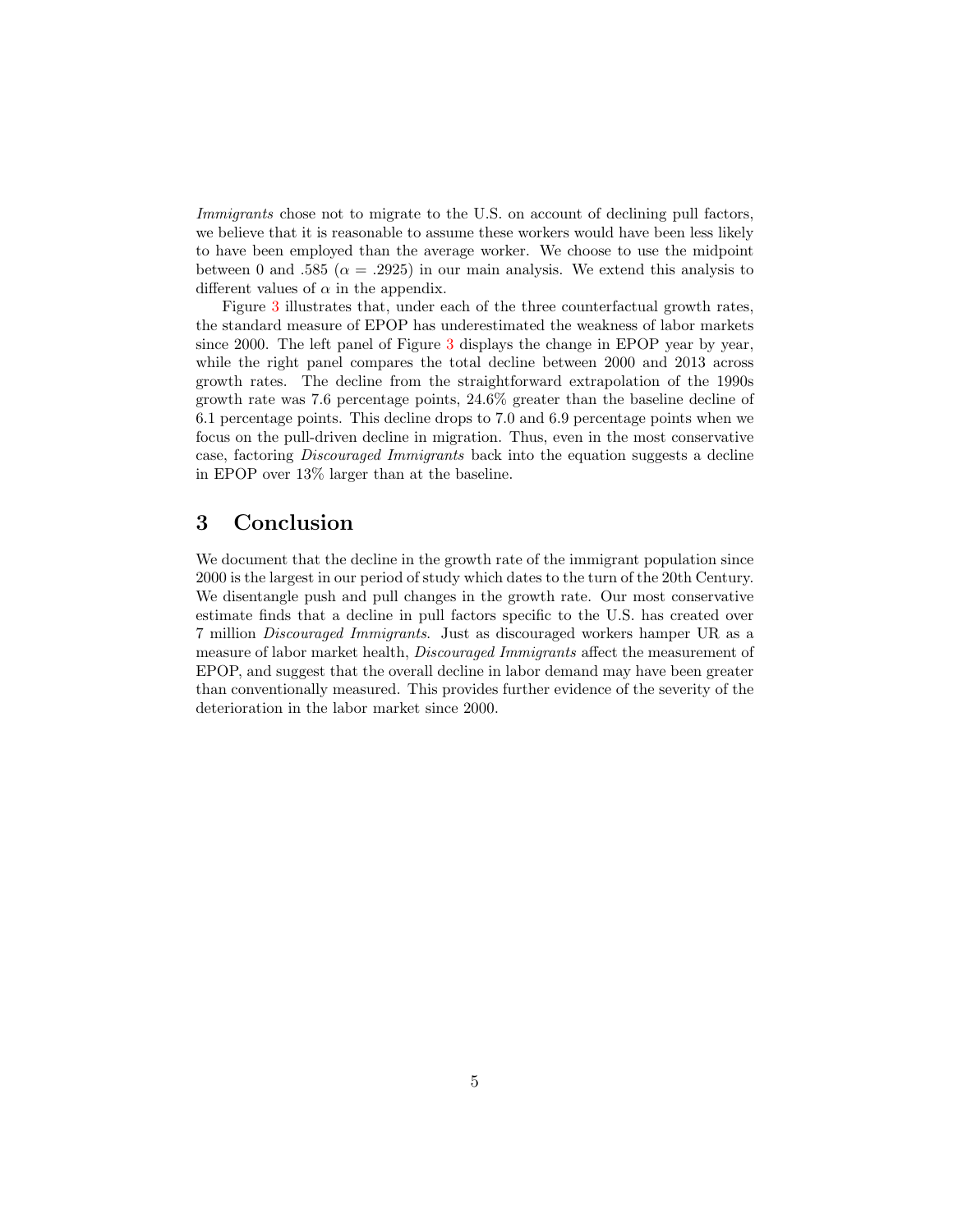### References

- Autor, David H. and Mark G. Duggan, "The Rise in Disability Rolls and the Decline in Unemployment," *The Quarterly Journal of Economics*, February 2003, pp. 157–205.
- , David Dorn, and Mark G. Duggan, "The China Syndrome: Local Labor Market Effects of Important Competition in the United States," *The American Economic Review*, 2013, *103* (6), 2121–2168.
- Borjas, George J., *Heaven's door: Immigration policy and the American economy*, Princeton University Press, April 2001.
- Depew, Briggs, Peter Norlander, and Todd A. Sørensen, "Flight of the H-1B: Inter-Firm Mobility and Return Migration Patterns for Skilled Guest Workers," June 2013, (7456).
- Hanson, Gordon and Craig McIntosh, "The Great Mexican Emigration," *Review of Economics and Statistics*, November 2010, *92* (4), 798–810.
- Hotchkiss, Julie L., "Adjusted EPOP as an Indicator of Labor Market Strength," *Research in Applied Economics*, 2014, *6* (3).
- Ruggles, Steven, J. Trent Alexander, Katie Genadek, Ronald Goeken, Matthew B. Schroeder, and Matthew Sobek, "Integrated Public Use Microdata Series: Version 5.0 [Machine-readable database]," 2010.
- Villarreal, Andrés, "Explaining the Decline in Mexico-U.S. Migration: The Effect of the Great Recession," *Demography*, November 2014, *51* (6), 2203–2228.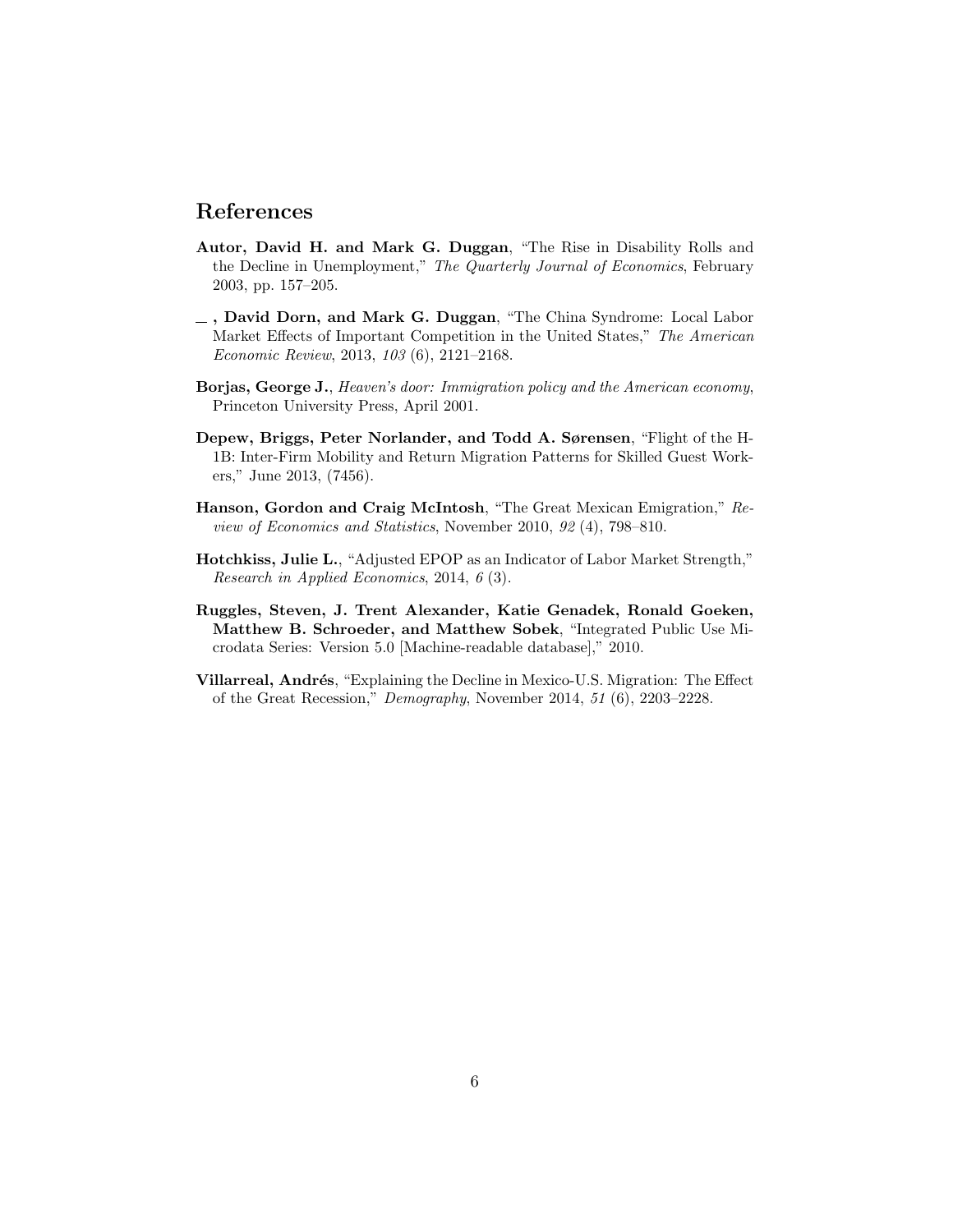|                    |           | Pull Driven |               |  |  |
|--------------------|-----------|-------------|---------------|--|--|
| Period             | Raw       | No Dist.    | Dist. Weights |  |  |
| 1970-1980          | 0.0353    | 0.0218      | 0.0233        |  |  |
| 1980-1990          | 0.0376    | 0.0337      | 0.0337        |  |  |
| 1990-2000          | 0.0458    | 0.0560      | 0.0548        |  |  |
| 2000-2013          | 0.0250    | 0.0424      | 0.0424        |  |  |
| Post 2000 $\Delta$ | $-0.0208$ | $-0.0136$   | $-0.0124$     |  |  |

Table 1: Immigrant Stock Growth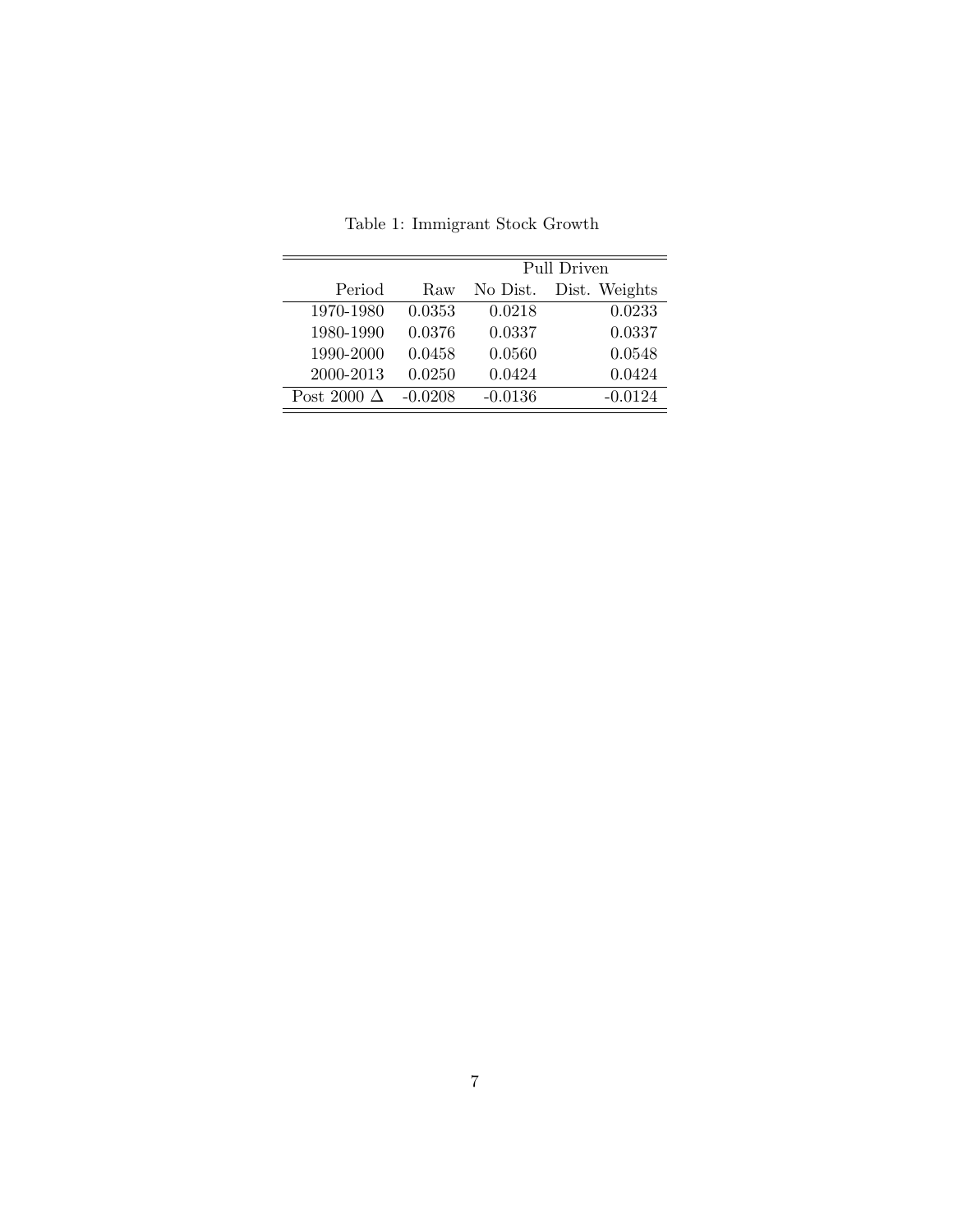

Figure 1: Long Run Migration Trends

Horizontal line displays averages for break and non−break years. Source: ACS.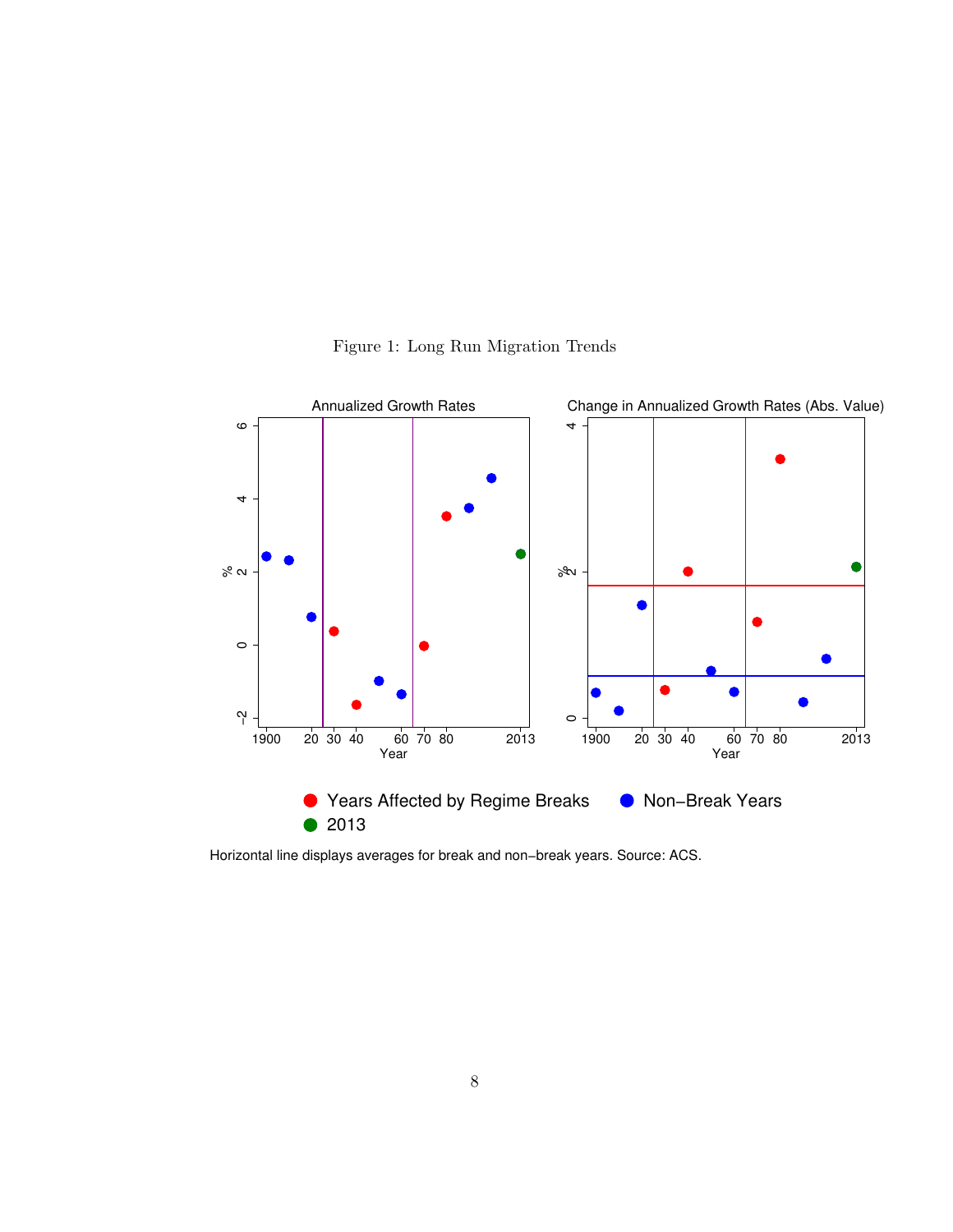Figure 2: Baseline and Counterfactual Trends in Migration Stock



Source: ACS and BLS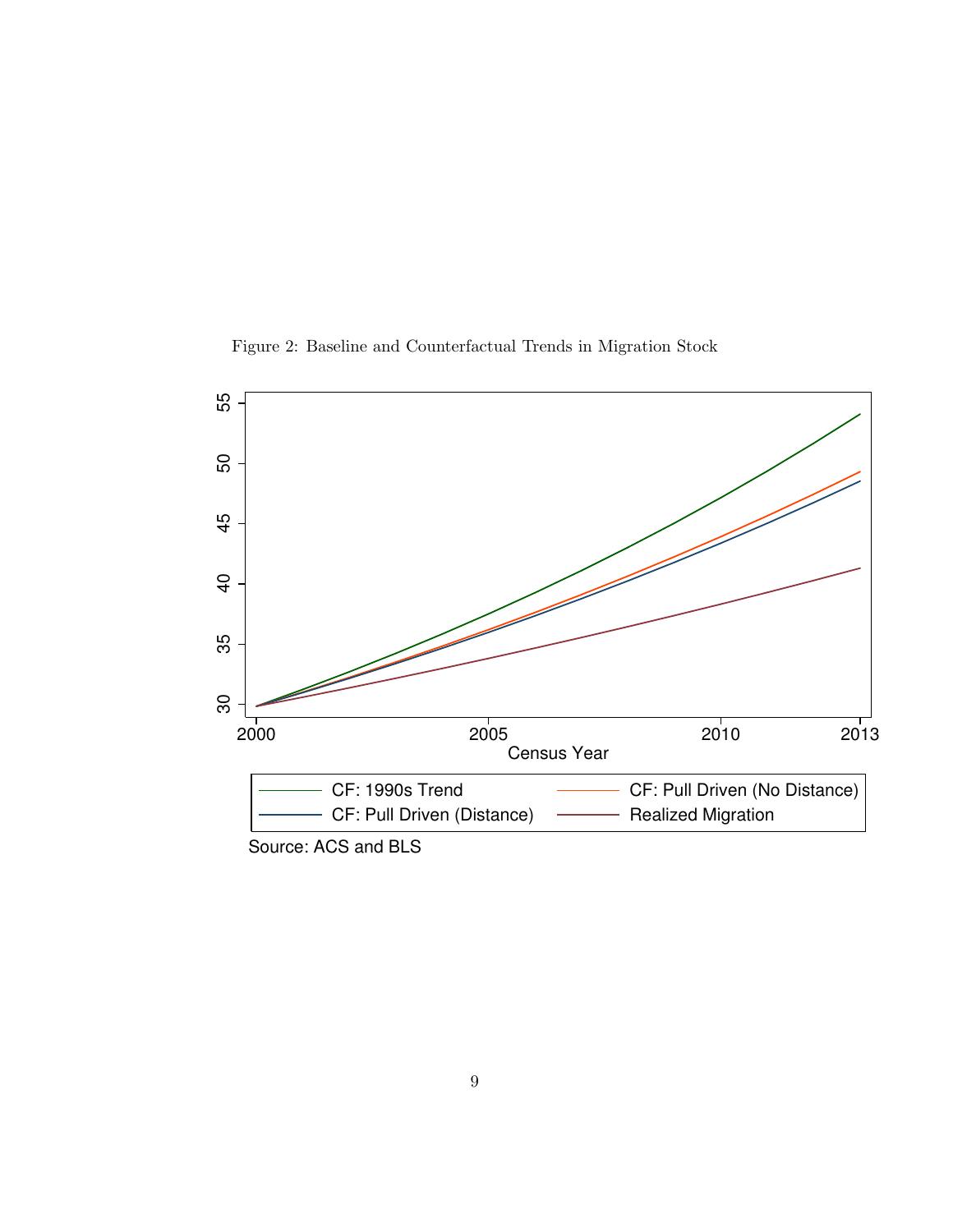



Source: ACS and BLS.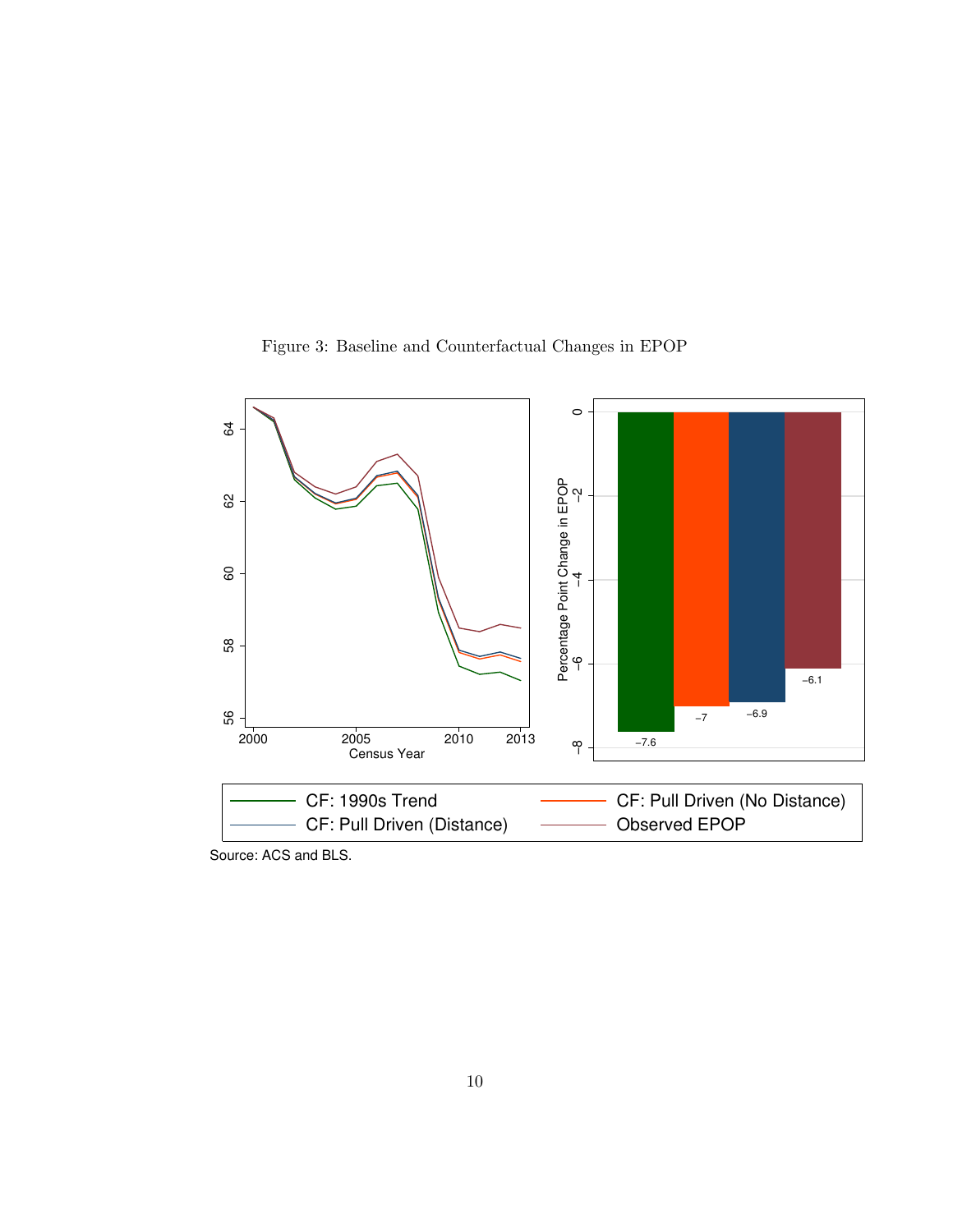#### Online Appendix:

#### Discouraged Immigrants and the Missing Pop in EPOP

Peter Norlander and Todd Sorensen

#### Data Construction:

IPUMS Census and ACS data (Ruggles et al., 2010) are used to construct the count of the immigrant population. We focus on individuals age 16 and older and exclude residents of institutions and other group quarters in all years. We use decennial censuses 1870, 1880, 1900-2000, and the American Community Survey of 2013. The 1890 census is omitted, as it was destroyed in a fire. Thus, the 1880 census is used to create the annualized growth rate reported for 1900, and the difference between this rate and the 1870-1880 growth rate is used to calculate the change in the annualized growth rate for 1900.

A common concern with census data is that it misses undocumented immigrants. Passel et al. (2013) demonstrate a very high coverage rate of this population in the data, and document how the Census recognized the danger of undercounting in the early 2000s and made adjustments that increased the estimated size of the undocumented population by 8%-13% for 2000-2009, 5%-7% for 2010-2012, and 2%- 3% since 2012. Therefore, if undercounting is a concern, the changes in Census methodology since 2000 underestimate the size of the slowdown that we document in our paper.

For the distance-weighted pull estimates of the decline in the growth rate, we compute the distance between the centroids of each of the 43 largest immigrant sending countries using geographic data from the Portland State University Economics Department (http://www.pdx. edu/econ/country-geography-data). For the "other country" category, we use the center of world population, which is "at the crossroads between China, India, Pakistan and Tajikistan."<sup>1</sup> We choose to use Tajikistan as its center appears to be closer to this crossroads than the centers of the other three countries.

<sup>&</sup>lt;sup>1</sup>See Grasland and Madelin (2001) and http://en.wikipedia.org/wiki/Center\_of\_ population#cite\_note-3.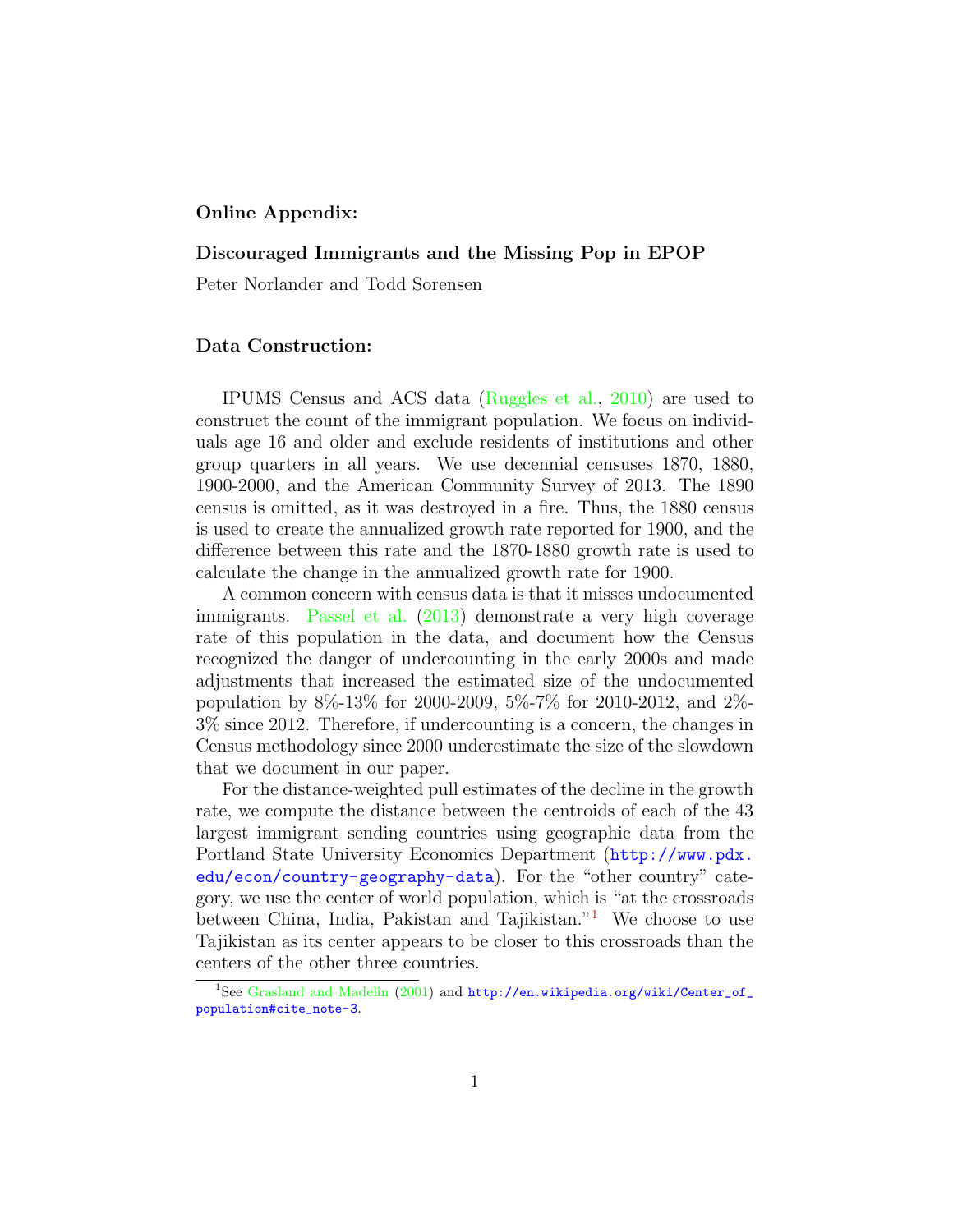We make the following adjustments to the country of origin: Hong Kong is assigned to China's centroid. "UK ns" is assigned to England. Census and ACS data inconsistently capture South and North Korean immigrants: we assign all Korean immigrants to the South Korean centroid. Six countries are not captured in the 1970 Census, so for all years: Guyana is assigned to Venezuela, Taiwan to China, Cambodia to Vietnam, Laos to Vietnam, Thailand to Vietnam, and "Other Africa" to Nigeria. Germany is missing in 1980, so West and East Germany are assigned to Germany for all years. Ukraine is missing in 1990, and is assigned to Russia for all years.

In order to insure an exact replication of the baseline decline in EPOP, we use the official seasonally-adjusted EPOP (BLS series LNS12300000) calculated by the BLS, which draws from the CPS civilian non-institutionalized population over the age of sixteen (LNU00000000) and the seasonallyadjusted employment level (LNS12000000).

Because the above described BLS data is not separately broken down by foreign-born and native-born populations, we estimate these populations from the larger ACS survey, and multiply the estimated foreign-born share of the non-institutionalized population age 16 and over by the official count used in the denominator of the EPOP in the year 2000. Our estimate of the foreign-born population share in 2000 is 14.102%; if military personnel are excluded from this calculation, the estimated foreign-born share would be slightly higher, at 14.128%. This minuscule difference of less than three hundredths of a percentage point results in an estimate of the 2000 immigrant base population that differs by about  $55,000$  individuals. Table  $\overline{A1}$  presents the immigrant count using the ACS while Table A3 uses the immigrant share from the ACS multiplied by the denominator of EPOP. Differences in these numbers are a result of differing base populations between ACS and BLS figures, which we attribute to differing seasonal factors and population weighting approaches.

We now describe additional supporting figures, tables, and robustness checks of our analysis. The raw data used to generate Figure 1 in the paper is presented in Table  $\overline{A1}$ . Figure  $\overline{A1}$  displays the log of the stock of immigrants in the U.S. from 1870-2013 using the ACS, and indicates the "regime change" years described in the body of the paper.

Table A2 displays the population stock of immigrants from sending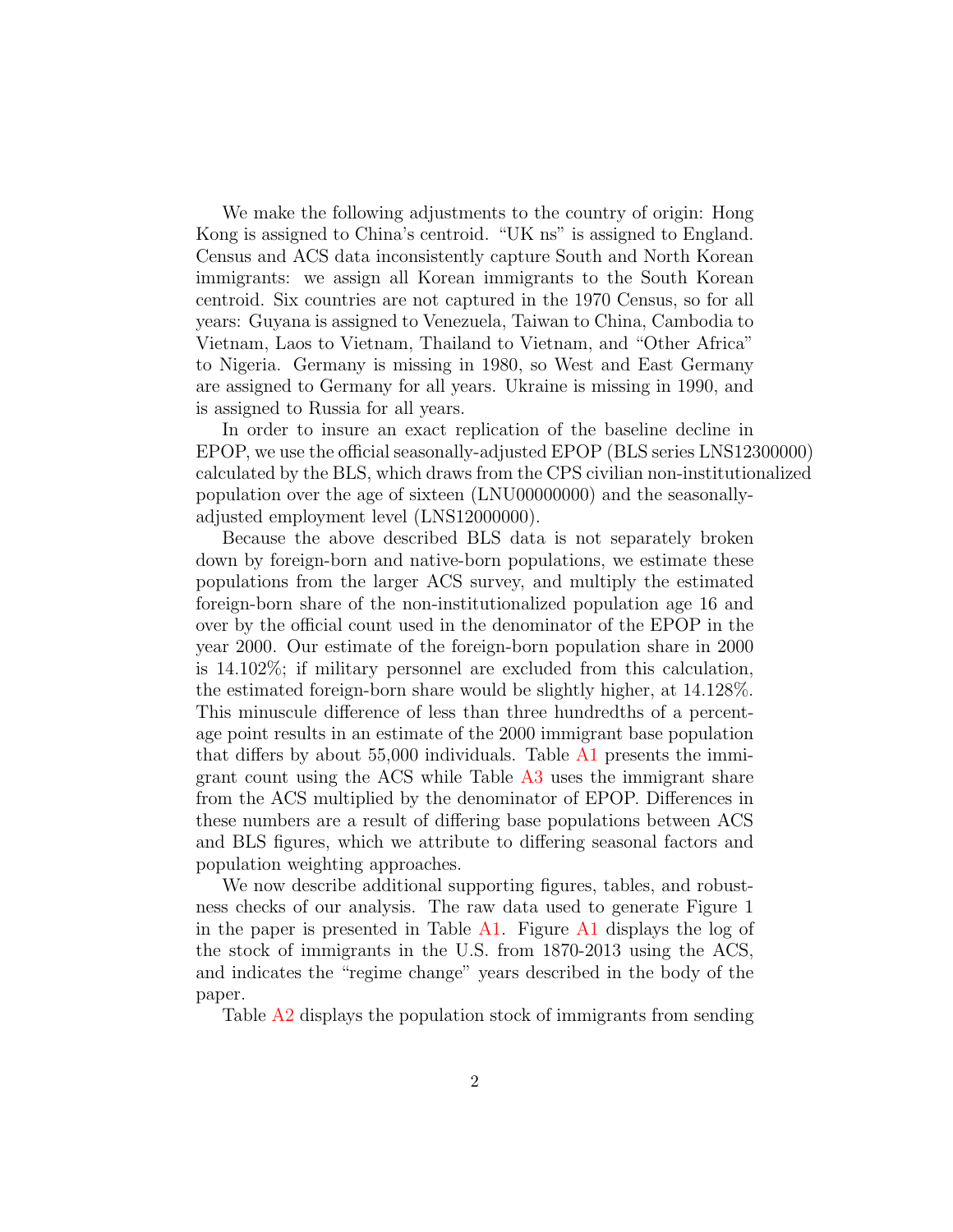countries in 2000, as well as p-values and coefficient estimates for each distance and non-distance pull-driven weighted migration regression. Note that in the 44 distance regressions, 26 coefficients are positive at the .01 level, 36 coefficients are positive at the .05 level, and 38 coefficients are positive at the .10 level. In the non-distance weighted regressions, 27 coefficients are positive at the .01 level, 37 coefficients are positive at the .05 level, and 38 coefficients are positive at the .10 level. Figure A2 displays histograms of the p-values from the above regressions.

Tables A3 and A4 present each step of the analysis used to estimate the counterfactual EPOP displayed in the paper's Figure 3. The first column of Table A3 presents information on which scenario (raw, pull (Distance), or pull (No-Distance)) is being used, the second column displays an estimate of the actual number of immigrants in 2013. This estimate is obtained by applying the observed 2000-2013 growth rate in the stock of the immigrant population, obtained from the ACS, to the 2000 baseline population described above. When comparing this estimate for 2013 to a separate estimate for 2013 obtained by taking the BLS estimate of the relevant population, multiplied by a 2013 ACS estimate of the foreign born population, the two estimates differ by only about 42,000 individuals, or about .1 percent. The third column displays the counterfactual number of immigrants in the scenario applied, the fourth column displays the number of *Discouraged Immigrants* from the population used in the EPOP calculation, the fifth column displays the  $\alpha$  level applied to estimate the counterfactual EPOP, and the sixth column displays the number of estimated employees missing from EPOP. The first two columns of Table A4 repeat information in Table A3. The third column displays the EPOP observed in 2013, the fourth column the counterfactual EPOP in 2013, the fifth column the actual decline in EPOP between 2000 and 2013, the sixth column displays the counterfactual decline in EPOP between 2000 and 2013, and the last column presents the ratio between the decline in the observed EPOP and the counterfactual EPOP.

Based upon the numbers reported in these tables, Figure A3 displays the ratio of the decline in each counterfactual scenario to the observed decline in EPOP under different values of alpha, the proportion of *Discouraged Immigrants* that would be employed. The effect of *Discouraged Immigrants* on EPOP declines as  $\alpha$  increases: the effect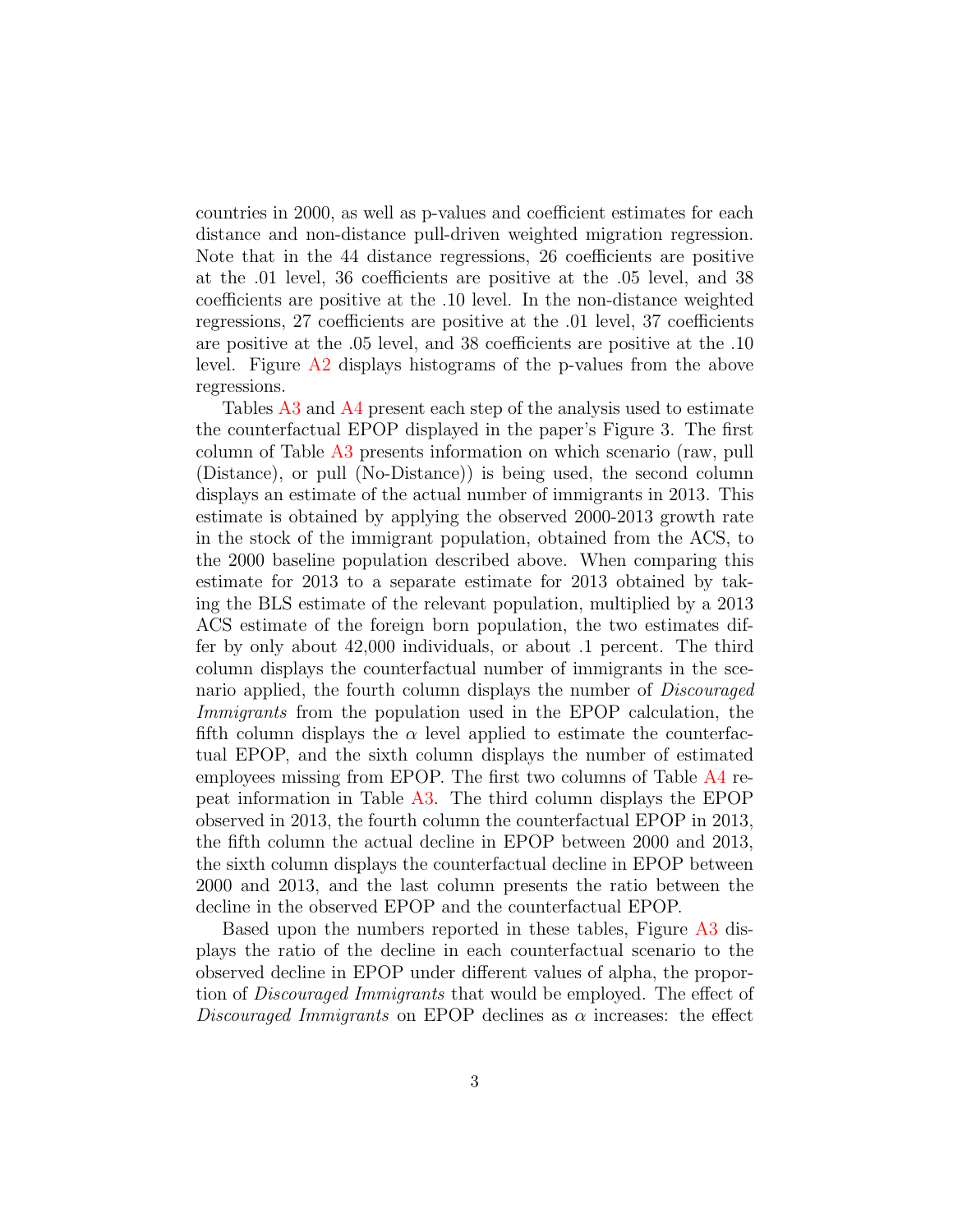is at a maximum at  $\alpha = 0$ , our preferred estimate is indicated with a vertical red line at  $\alpha = .2925$ , no effect is seen at  $\alpha = .585$ , and for values of  $\alpha > .585$ , the effect of *Discouraged Immigrants* is to increase EPOP. We believe that values of  $\alpha > .585$  are not realistic, as we believe *Discouraged Immigrants* who did not arrive in the U.S. on account of declining pull-factors specific to the U.S., such as declining labor demand, should not be more likely to find employment than the general population.

One possible concern with the analysis presented in the paper is that the inclusion of the year 2013 in the regression may distort our results. We repeated all analyses excluding 2013; additional robustness check tables and figures for each step are available upon request from the authors. The final results of this robustness check are displayed as a check of Figure 3 in the paper. The left panel of Figure A4 displays the change in EPOP year by year with the year 2013 omitted from the regression as a robustness check, while the right panel compares across growth rates the total decline between 2000 and 2013. We find that omitting 2013 from the regression yields nearly identical results.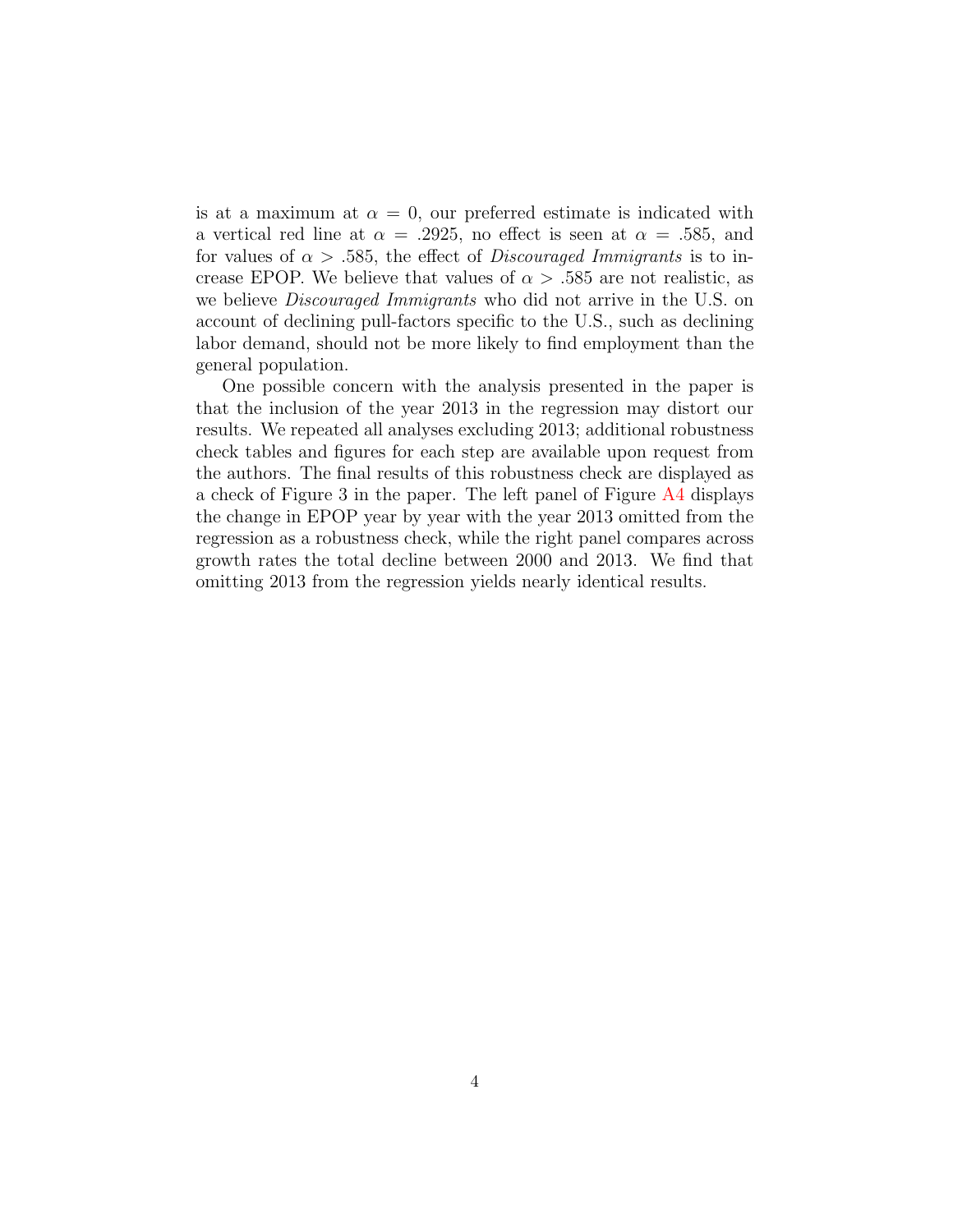# Supplemental Tables:

| Table A1: Census Data |                      |               |           |               |  |  |
|-----------------------|----------------------|---------------|-----------|---------------|--|--|
|                       |                      | Annual Growth |           |               |  |  |
| Year                  | Immigrant Population | Raw           | Rate      | $\Delta$ Rate |  |  |
| 1870                  | 4,705,889            |               |           |               |  |  |
| 1880                  | 5,795,406            | 108,952       | 0.0208    |               |  |  |
| 1900                  | 9,432,960            | 181,878       | 0.0244    | 0.0035        |  |  |
| 1910                  | 11,907,210           | 247,425       | 0.0233    | $-0.0011$     |  |  |
| 1920                  | 12,871,153           | 96,394        | 0.0078    | $-0.0155$     |  |  |
| 1930                  | 13,380,379           | 50,923        | 0.0039    | $-0.0039$     |  |  |
| 1940                  | 11,374,902           | $-200,548$    | $-0.0162$ | $-0.0201$     |  |  |
| 1950                  | 10,322,194           | $-105,271$    | $-0.0097$ | 0.0065        |  |  |
| 1960                  | 9,031,543            | $-129,065$    | $-0.0134$ | $-0.0036$     |  |  |
| 1970                  | 9,018,800            | $-1,274$      | $-0.0001$ | 0.0132        |  |  |
| 1980                  | 12,842,480           | 382,368       | 0.0353    | 0.0355        |  |  |
| 1990                  | 18,702,511           | 586,003       | 0.0376    | 0.0022        |  |  |
| 2000                  | 29,555,705           | 1,085,319     | 0.0458    | 0.0082        |  |  |
| 2013                  | 40,911,908           | 873,554       | 0.0250    | $-0.0208$     |  |  |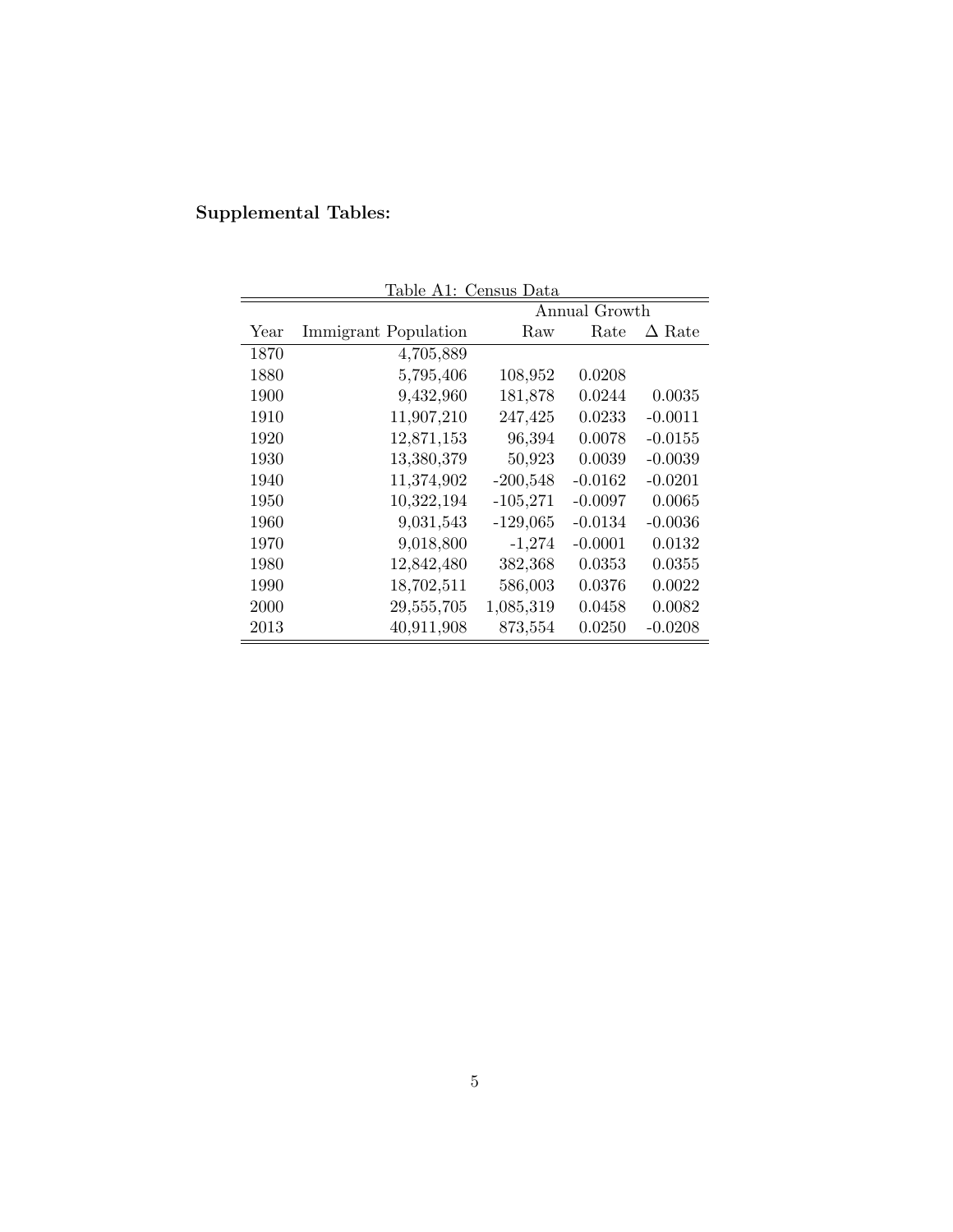Table A2: Sending Countries Analysis: Regression Including 2013

|                   |             | Distance Weights |          | No Distance Weights |          |
|-------------------|-------------|------------------|----------|---------------------|----------|
| <b>Birthplace</b> | Persons     | <b>Betas</b>     | P-Values | <b>Betas</b>        | P-Values |
| Mexico            | 8,161,971   | 2.1816           | 0.003    | 2.2157              | 0.003    |
| Other             | 2,926,678   | 0.4157           | 0.053    | 0.3546              | 0.055    |
| China             | 1,435,441   | 1.7202           | 0.002    | 1.4736              | 0.002    |
| Vietnam           | 1,402,613   | 3.4719           | 0.050    | 3.0884              | 0.045    |
| Philippines       | 1,340,595   | 1.5989           | 0.009    | 1.5048              | 0.009    |
| Germany           | 1,040,327   | 0.1735           | 0.000    | 0.1321              | 0.000    |
| India             | 951,485     | 2.4683           | 0.002    | 2.0124              | 0.001    |
| Canada            | 844,505     | 0.0191           | 0.728    | 0.0188              | 0.735    |
| Cuba              | 835,183     | 0.6523           | 0.006    | 0.7400              | 0.005    |
| Korea             | 790,569     | 2.0774           | 0.024    | 1.9232              | 0.022    |
| El Salvador       | 768,769     | 3.0606           | 0.013    | 3.5134              | 0.015    |
| England           | 625,611     | 0.2971           | 0.003    | 0.2242              | 0.008    |
| Dominican Rep.    | 622,329     | 2.0028           | 0.003    | 2.1417              | 0.003    |
| $USSR/R$ ussia    | 522,212     | 0.8296           | 0.387    | 0.6830              | 0.395    |
| Jamaica           | 518,216     | 1.5448           | 0.005    | 1.7127              | 0.005    |
| Italy             | 510,289     | $-0.5228$        | 0.001    | $-0.4069$           | 0.002    |
| Colombia          | 468,099     | 1.6754           | 0.002    | 1.8395              | 0.003    |
| Poland            | 451,933     | $-0.0480$        | 0.682    | $-0.0450$           | 0.603    |
| Guatemala         | 442,132     | 2.5130           | 0.001    | 2.9245              | 0.001    |
| Japan             | 424,899     | 0.8152           | 0.016    | 0.7830              | 0.016    |
| Haiti             | 388,820     | 2.0445           | 0.004    | 2.2161              | 0.004    |
| Venezuela         | 298,267     | 2.3491           | 0.014    | 2.5132              | 0.014    |
| Iran              | 280,472     | 1.7757           | 0.027    | 1.4036              | 0.018    |
| Ecuador           | 273,680     | 1.7120           | 0.001    | 1.9155              | 0.001    |
| Honduras          | 259,501     | 2.5075           | 0.000    | 2.8987              | 0.000    |
| Peru              | 256,701     | 1.9980           | 0.001    | 2.1925              | 0.001    |
| Nigeria           | 256,497     | 2.7456           | 0.007    | 2.3284              | 0.004    |
| Nicaragua         | 209,078     | 1.9192           | 0.014    | 2.2037              | 0.017    |
| Pakistan          | 201,105     | 2.7545           | 0.005    | 2.2113              | 0.003    |
| <b>Brazil</b>     | 195,061     | 1.9228           | 0.000    | 1.9820              | 0.000    |
| Trinidad & Tobago | 186,483     | 1.6822           | 0.011    | 1.7669              | 0.010    |
| France            | $177,\!839$ | 0.4145           | 0.003    | 0.3127              | 0.001    |
| Portugal          | 176,514     | 0.4387           | 0.164    | 0.3683              | 0.125    |
| Greece            | 172,334     | $-0.0845$        | 0.403    | $-0.0556$           | 0.472    |
| Ireland           | 152,319     | $-0.3518$        | 0.003    | $-0.2736$           | 0.002    |
| Panama            | 129,197     | 1.0798           | 0.030    | 1.2230              | 0.032    |
| Romania           | 121,780     | 0.5882           | 0.018    | 0.4190              | 0.031    |
| Argentina         | 119,452     | 0.9552           | 0.002    | 1.0311              | 0.002    |
| Israel/Palestine  | 108,570     | 0.9286           | 0.005    | 0.7205              | 0.002    |
| Egypt             | 107,394     | 1.3608           | 0.000    | 1.0616              | 0.000    |
| Lebanon           | 106,860     | 1.1939           | 0.017    | 0.9293              | 0.009    |
| Spain             | 104,880     | 0.5062           | 0.000    | 0.3937              | 0.000    |
| Netherlands       | 96,353      | $-0.0292$        | 0.182    | $-0.0225$           | 0.156    |
| Scotland          | 92,692      | $-0.4550$        | 0.000    | $-0.3396$           | 0.001    |

 $\overline{a}$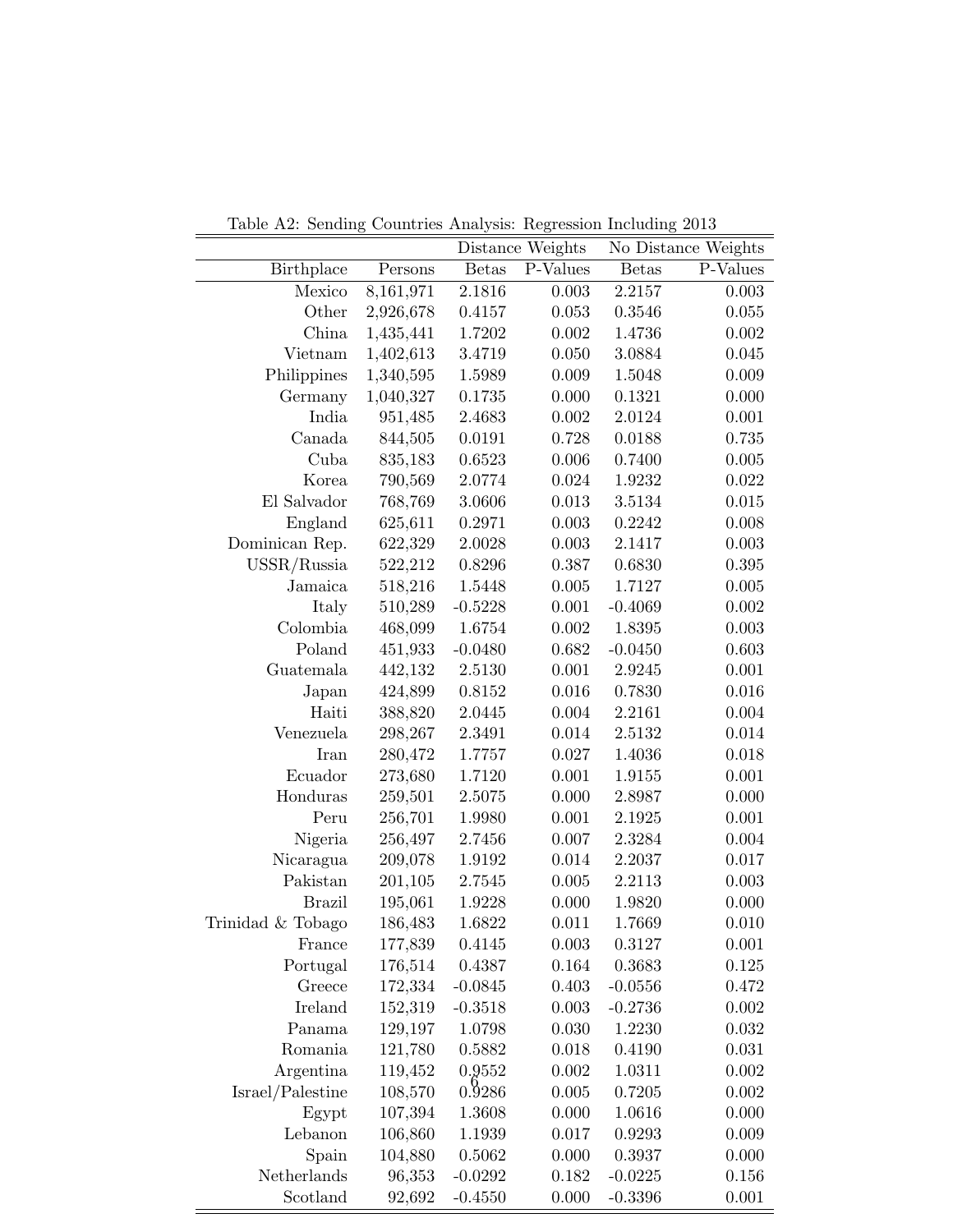| Pull                       | Imm 2013 | $CF$ Imm $2013$ | <b>Missing</b> | Alpha    | Miss Emp |
|----------------------------|----------|-----------------|----------------|----------|----------|
| Pull (Distance Weights)    | 41,308   | 48,535          | 7,227          | 0.00     | $\Omega$ |
| Pull (Distance Weights)    | 41,308   | 48,535          | 7,227          | 0.10     | 723      |
| Pull (Distance Weights)    | 41,308   | 48,535          | 7,227          | 0.20     | 1,445    |
| Pull (Distance Weights)    | 41,308   | 48,535          | 7,227          | $0.30\,$ | 2,168    |
| Pull (Distance Weights)    | 41,308   | 48,535          | 7,227          | 0.40     | 2,891    |
| Pull (Distance Weights)    | 41,308   | 48,535          | 7,227          | 0.50     | 3,614    |
| Pull (Distance Weights)    | 41,308   | 48,535          | 7,227          | 0.58     | 4,228    |
| Pull (Distance Weights)    | 41,308   | 48,535          | 7,227          | 0.70     | 5,059    |
| Pull (No-Distance Weights) | 41,308   | 49,320          | 8,012          | 0.00     | 0        |
| Pull (No-Distance Weights) | 41,308   | 49,320          | 8,012          | 0.10     | 801      |
| Pull (No-Distance Weights) | 41,308   | 49,320          | 8,012          | 0.20     | 1,602    |
| Pull (No-Distance Weights) | 41,308   | 49,320          | 8,012          | 0.30     | 2,404    |
| Pull (No-Distance Weights) | 41,308   | 49,320          | 8,012          | 0.40     | 3,205    |
| Pull (No-Distance Weights) | 41,308   | 49,320          | 8,012          | 0.50     | 4,006    |
| Pull (No-Distance Weights) | 41,308   | 49,320          | 8,012          | 0.58     | 4,687    |
| Pull (No-Distance Weights) | 41,308   | 49,320          | 8,012          | 0.70     | 5,609    |
| Raw (Push and Pull)        | 41,308   | 54,099          | 12,791         | 0.00     | $\theta$ |
| Raw (Push and Pull)        | 41,308   | 54,099          | 12,791         | 0.10     | 1,279    |
| Raw (Push and Pull)        | 41,308   | 54,099          | 12,791         | 0.20     | 2,558    |
| Raw (Push and Pull)        | 41,308   | 54,099          | 12,791         | 0.30     | 3,837    |
| Raw (Push and Pull)        | 41,308   | 54,099          | 12,791         | 0.40     | 5,116    |
| Raw (Push and Pull)        | 41,308   | 54,099          | 12,791         | 0.50     | 6,396    |
| Raw (Push and Pull)        | 41,308   | 54,099          | 12,791         | 0.58     | 7,483    |
| Raw (Push and Pull)        | 41,308   | 54,099          | 12,791         | 0.70     | 8,954    |

Table A3: Counterfactuals Under Different Assumptions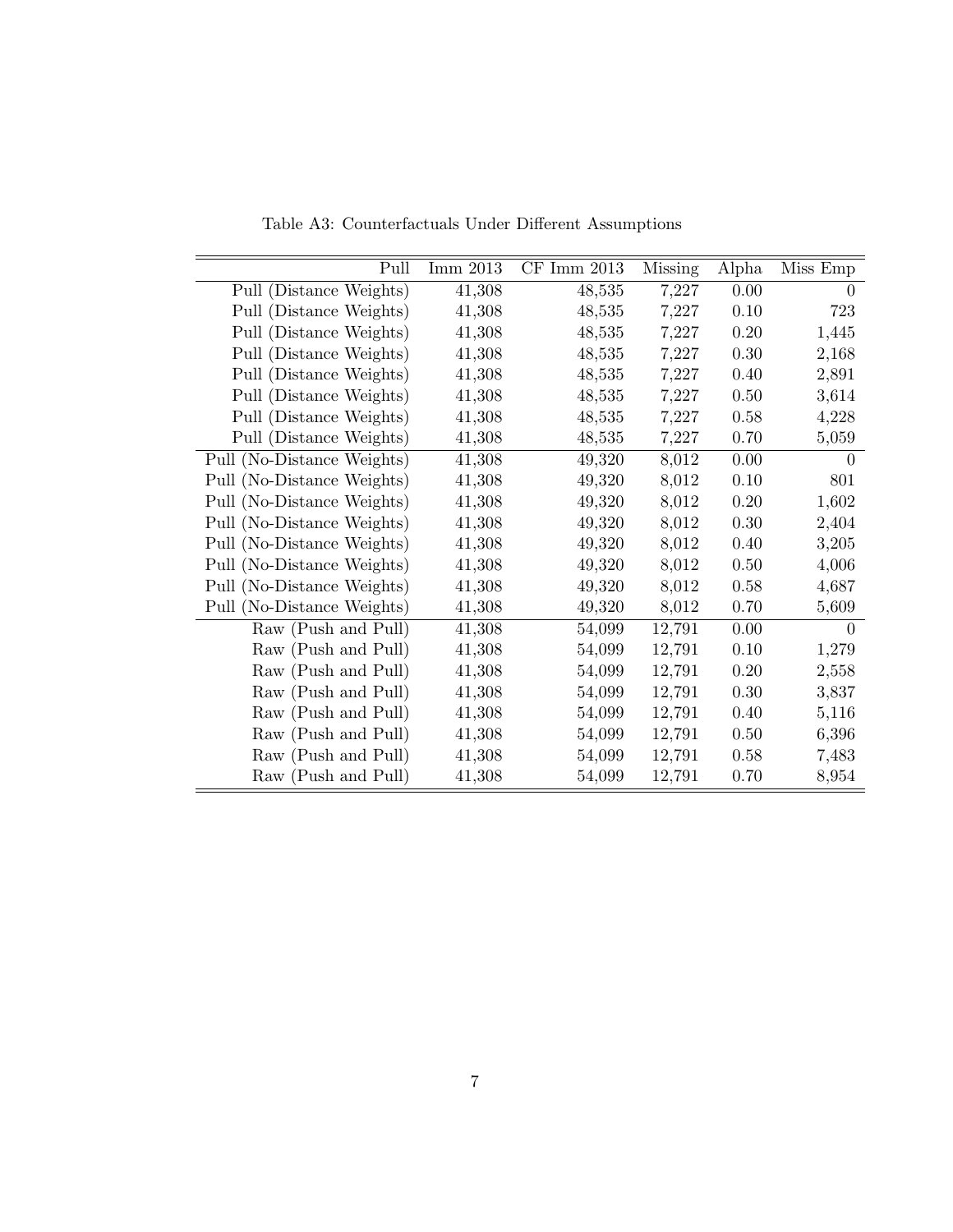| Pull                       | Alpha | <b>EPOP</b> | CF EPOP | $EPOP_d$ | CF EPOP <sub>d</sub> | Ratio |
|----------------------------|-------|-------------|---------|----------|----------------------|-------|
| Pull (Distance Weights)    | 0.00  | 58.50       | 56.81   | $-6.10$  | $-7.79$              | 1.28  |
| Pull (Distance Weights)    | 0.10  | 58.50       | 57.10   | $-6.10$  | $-7.50$              | 1.23  |
| Pull (Distance Weights)    | 0.20  | 58.50       | 57.39   | $-6.10$  | $-7.21$              | 1.18  |
| Pull (Distance Weights)    | 0.30  | 58.50       | 57.67   | $-6.10$  | $-6.93$              | 1.14  |
| Pull (Distance Weights)    | 0.40  | 58.50       | 57.96   | $-6.10$  | $-6.64$              | 1.09  |
| Pull (Distance Weights)    | 0.50  | 58.50       | 58.25   | $-6.10$  | $-6.35$              | 1.04  |
| Pull (Distance Weights)    | 0.58  | 58.50       | 58.49   | $-6.10$  | $-6.11$              | 1.00  |
| Pull (Distance Weights)    | 0.70  | 58.50       | 58.82   | $-6.10$  | $-5.78$              | 0.95  |
| Pull (No-Distance Weights) | 0.00  | 58.50       | 56.64   | $-6.10$  | $-7.96$              | 1.31  |
| Pull (No-Distance Weights) | 0.10  | 58.50       | 56.96   | $-6.10$  | $-7.64$              | 1.25  |
| Pull (No-Distance Weights) | 0.20  | 58.50       | 57.27   | $-6.10$  | $-7.33$              | 1.20  |
| Pull (No-Distance Weights) | 0.30  | 58.50       | 57.59   | $-6.10$  | $-7.01$              | 1.15  |
| Pull (No-Distance Weights) | 0.40  | 58.50       | 57.90   | $-6.10$  | $-6.70$              | 1.10  |
| Pull (No-Distance Weights) | 0.50  | 58.50       | 58.22   | $-6.10$  | $-6.38$              | 1.05  |
| Pull (No-Distance Weights) | 0.58  | 58.50       | 58.49   | $-6.10$  | $-6.11$              | 1.00  |
| Pull (No-Distance Weights) | 0.70  | 58.50       | 58.85   | $-6.10$  | $-5.75$              | 0.94  |
| Raw (Push and Pull)        | 0.00  | 58.50       | 55.59   | $-6.10$  | $-9.01$              | 1.48  |
| Raw (Push and Pull)        | 0.10  | 58.50       | 56.09   | $-6.10$  | $-8.51$              | 1.40  |
| Raw (Push and Pull)        | 0.20  | 58.50       | 56.58   | $-6.10$  | $-8.02$              | 1.31  |
| Raw (Push and Pull)        | 0.30  | 58.50       | 57.08   | $-6.10$  | $-7.52$              | 1.23  |
| Raw (Push and Pull)        | 0.40  | 58.50       | 57.57   | $-6.10$  | $-7.03$              | 1.15  |
| Raw (Push and Pull)        | 0.50  | 58.50       | 58.07   | $-6.10$  | $-6.53$              | 1.07  |
| Raw (Push and Pull)        | 0.58  | 58.50       | 58.49   | $-6.10$  | $-6.11$              | 1.00  |
| Raw (Push and Pull)        | 0.70  | 58.50       | 59.06   | $-6.10$  | $-5.54$              | 0.91  |

Table A4: Counterfactuals Under Different Assumptions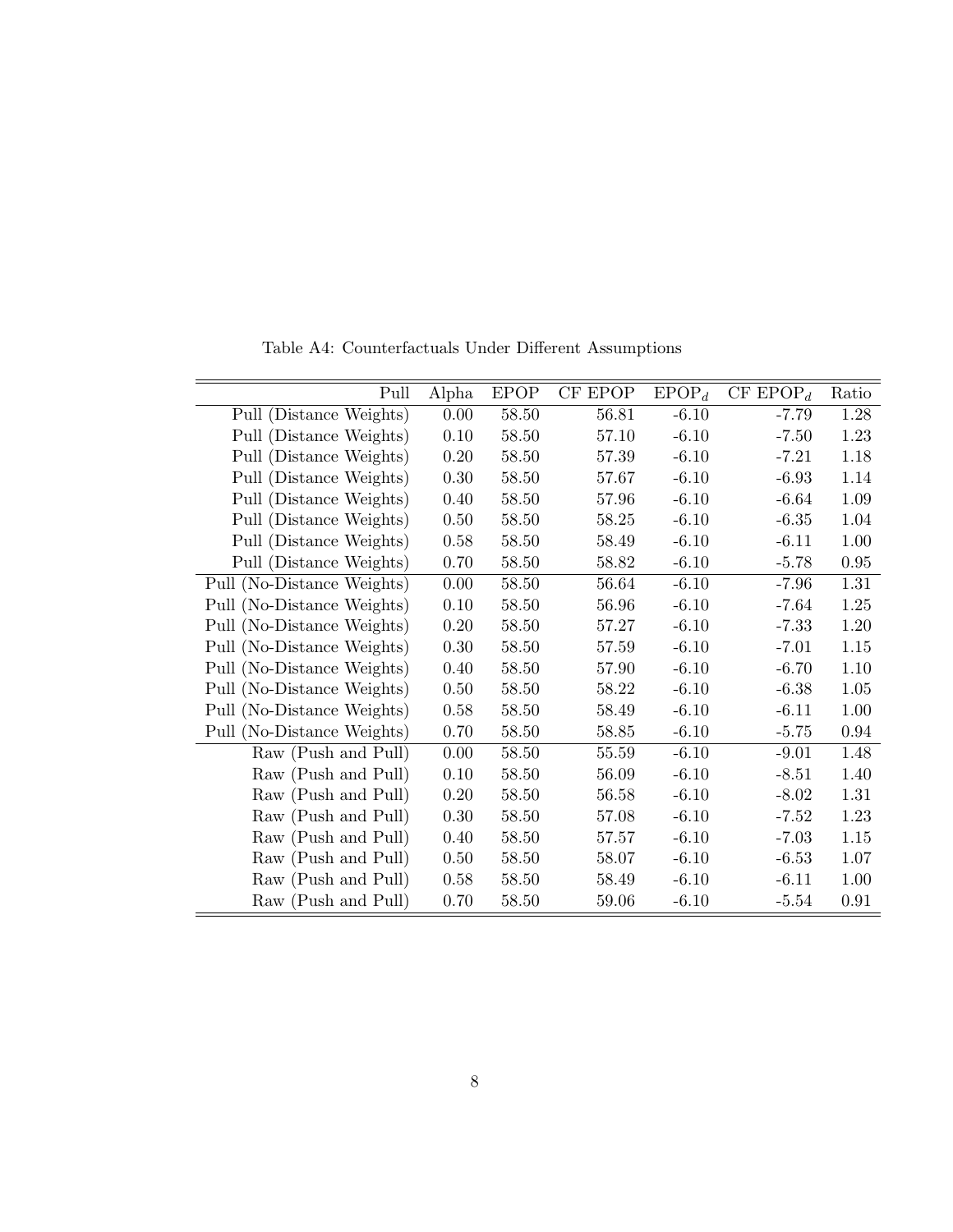# Supplemental Figures:



Figure A1: Log Immigrant Stock: 1870-2013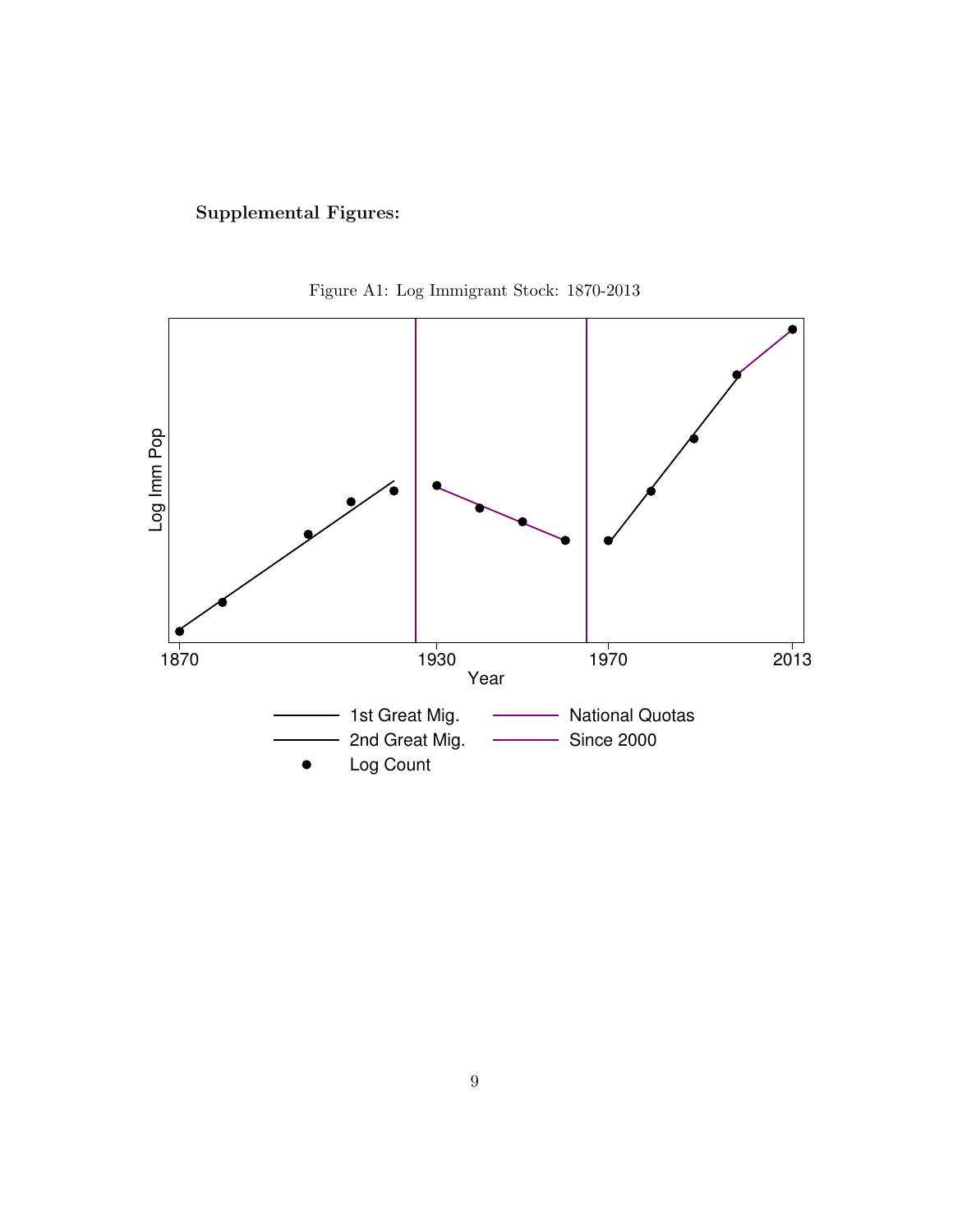

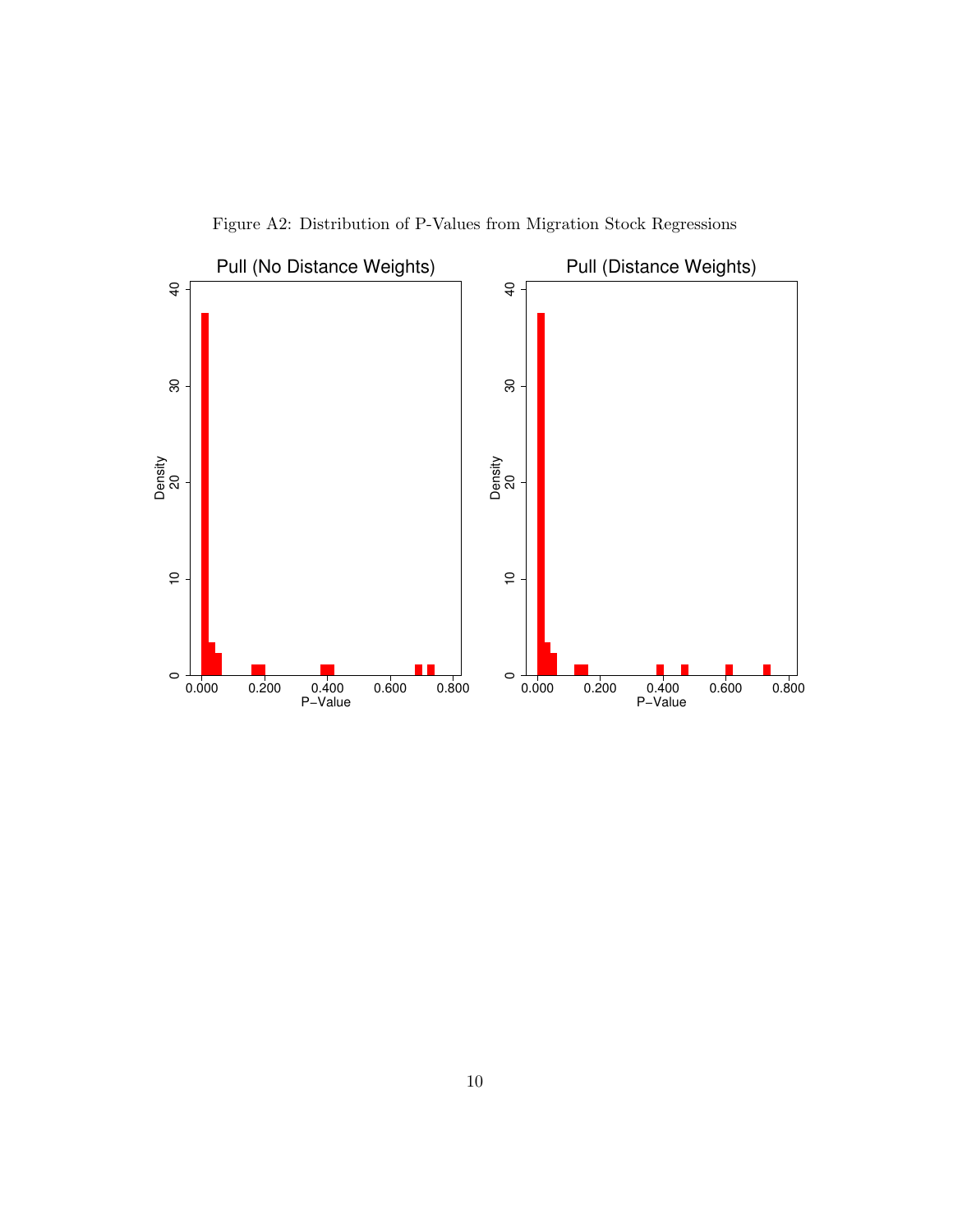

Figure A3: Decline in EPOP Since 2000 (Relative to Base Decline)

Source: ACS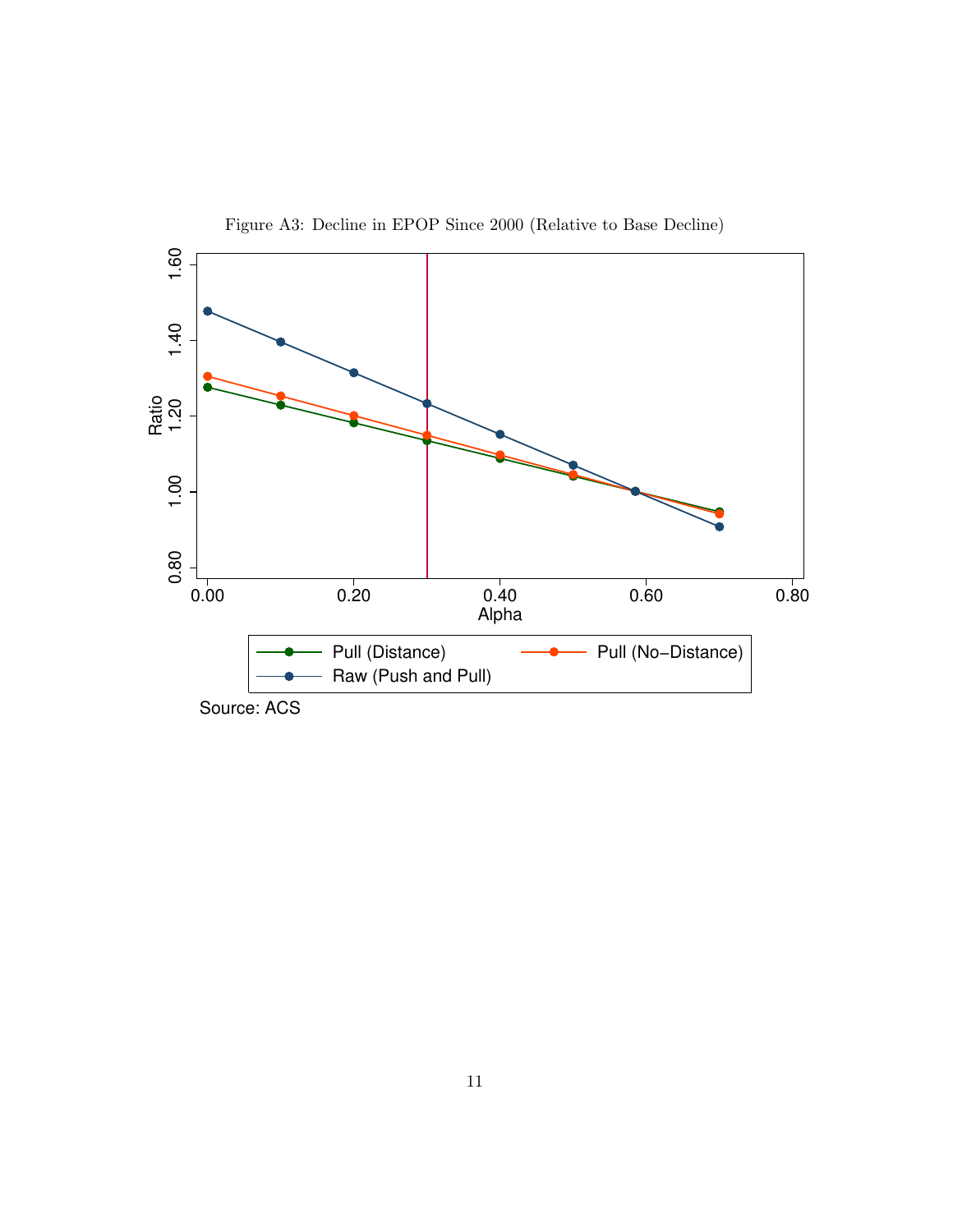

Figure A4: Baseline and Counterfactual Changes in EPOP - 2013 Omitted

Source: ACS and BLS.